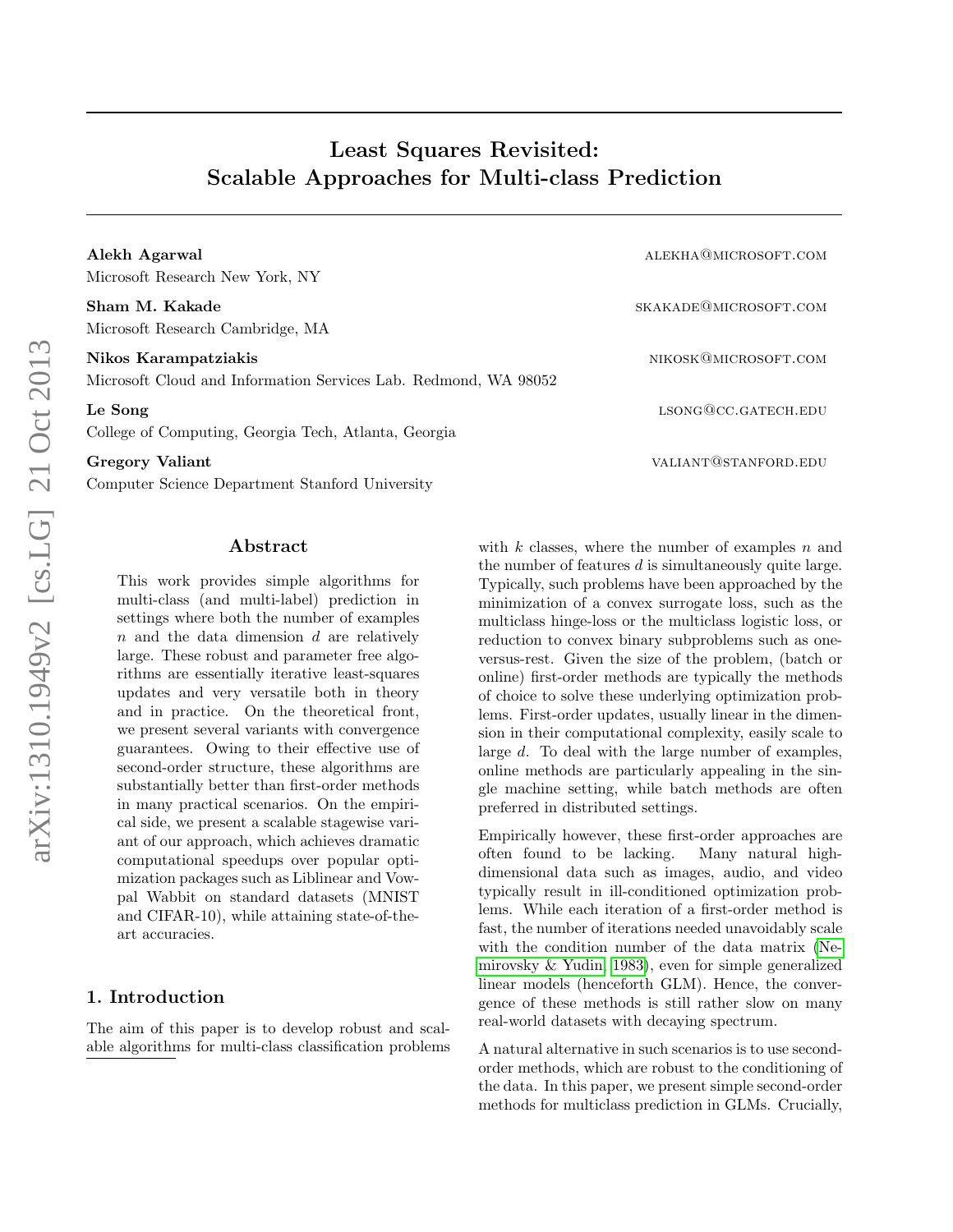the methods are parameter free, robust in practice and admit easy extensions. As an example, we show a more sophisticated variant which learns the unknown link function in the GLM simultaneously with the weights. Finally, we also present a practical variant to tackle the difficulties typically encountered in applying second-order methods to high-dimensional problems. We develop a block-coordinate descent style stagewise regression procedure that incrementally solves leastsquares problems on small batches of features. The result of this overall development is a suite of techniques that are simple, versatile and substantially faster than several other state-of-the-art optimization methods.

Our Contributions: Our work has three main contributions. Working in the GLM framework:  $\mathbb{E}[y]$  $x = g(Wx)$ , where y is a vector of predictions, W is the weight matrix, and  $q$  is the vector valued link function, we present a simple second-order update rule. The update is based on a majorization of the Hessian, and uses a scaled version of the empirical second moment  $\frac{1}{n} \sum_i x_i x_i^T$  as the preconditioner. Our algorithm is parameter-free and does not require a line search for convergence. Furthermore our computations only involve a  $d \times d$  matrix unlike IRLS and other Hessian related approaches where matrices are  $\mathcal{O}(dk \times dk)$ for multiclass problems<sup>[1](#page-1-0)</sup>. Theoretically, the proposed method enjoys an iteration complexity independent of the condition number of the data matrix as an immediate observation.

We extend our algorithm to simultaneously estimate the weights as well as the link function in GLMs under a parametric assumption on the link function, building on ideas from isotonic regression [\(Kalai & Sastry, 2009;](#page-9-1) [Kakade et al., 2011\)](#page-9-2). We provide a global convergence guarantee for this algorithm despite the non-convexity of the problem. To the best of our knowledge, this is the first work to formulate and address the problem of isotonic regression in the multiclass classification setting. Practically this enables, for example, the use of our current predictions as features in order to improve the predictions in subsequent iterations. Similar procedures are common for binary SVMs [\(Platt, 1999\)](#page-9-3) and for re-ranking[\(Collins & Koo, 2000\)](#page-9-4).

Both the above algorithms, despite being metric free, still scale somewhat poorly with the dimensionality of the problem owing to the quadratic cost of the representation and updates. To address this problem, we take a cue from ideas in block-coordinate descent and stagewise regression literature. Specifically, we choose a subset of the features and perform one of the above second-order updates on that subset only. We then repeat this process, successively fitting the residuals. We demonstrate excellent empirical performance of this procedure on two tasks: MNIST and CIFAR-10. In settings where the second order information is relevant, such as MNIST and CIFAR-10, we find that stagewise variants can be highly effective, providing orders of magnitude speed-ups over online methods and other first-order approaches. This is particularly noteworthy since we compare a simple MATLAB implementation of our algorithms with sophisticated C software for the alternative approaches. In contrast, for certain text problems where the data matrix is well conditioned, online methods are highly effective. Notably, we also achieve state of the art accuracy results on MNIST and CIFAR-10, outperforming the "dropout" neural net [\(Hinton et al., 2012\)](#page-9-5), where our underlying optimization procedures are entirely based on simple least squares approaches. These promising results highlight that this is a fruitful avenue for the development of further theory and algorithms, which we leave for future work.

Related Work: There is much work on scalable algorithms for large, high-dimensional datasets. A large chunk of this work builds on and around online learning and stochastic optimization, leveraging the ability of these algorithms to ensure a very rapid initial reduction of test error (see e.g. [\(Bottou & Bousquet, 2008;](#page-9-6) [Shalev-Shwartz, 2012\)](#page-10-0)). These methods can be somewhat unsuited though, when optimization to a relatively high precision is desired, for example, when the data matrix is ill-conditioned and small changes in the parameters can lead to large changes in the outputs. This has led to interesting works on hybrid methods that interpolate between an initial online and subsequent batch behavior [\(Shalev-Shwartz & Zhang, 2013;](#page-10-1) [Roux et al., 2012\)](#page-10-2). There has also been a renewed interest in Quasi-Newton methods scalable to statistical problems using stochastic approximation ideas [\(Byrd](#page-9-7) [et al., 2011;](#page-9-7) [Bordes et al., 2009\)](#page-9-8). High-dimensional problems have also led to natural consideration of block coordinate descent style procedures, both in serial [\(Nesterov, 2012\)](#page-9-9) and distributed (Richtárik  $\&$ Takác, 2012; [Recht et al., 2011\)](#page-9-11) settings. Indeed, in some of our text experiments, our stagewise procedure comes quite close to a block-coordinate descent type update. There are also related approaches for training SVMs that extract the most information out of a small subset of data before moving to the next batch [\(Chapelle, 2007;](#page-9-12) [Matsushima et al., 2012;](#page-9-13) [Yu et al.,](#page-10-3) [2012\)](#page-10-3).

On the statistical side, our work most directly gen-

<span id="page-1-0"></span><sup>&</sup>lt;sup>1</sup>This is a critical distinction as we focus on tasks involving increasingly complex class hierarchies, particularly in the context of computer vision problems.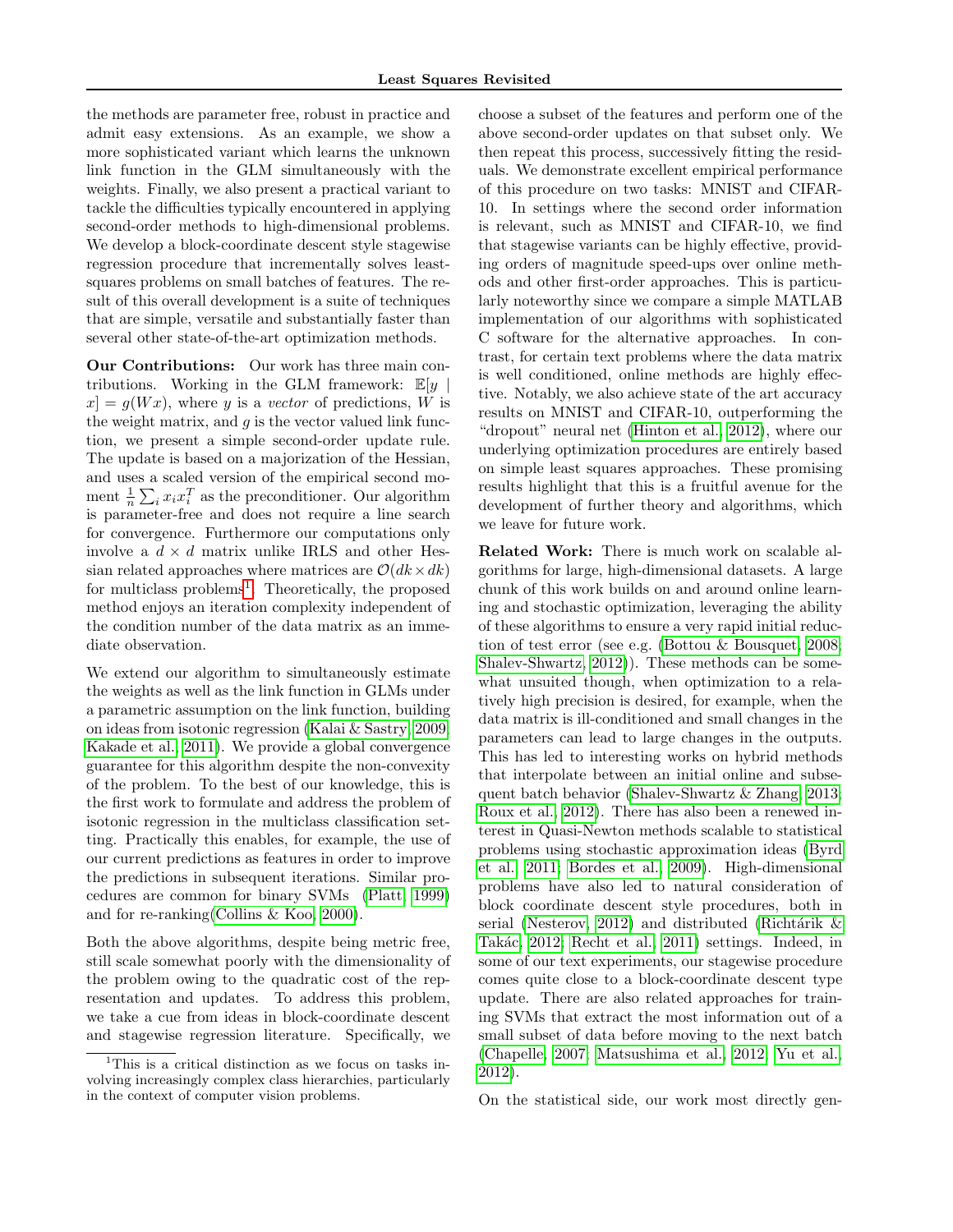eralizes past works on learning in generalized linear models for binary classification, when the link function is known or unknown [\(Kalai & Sastry, 2009;](#page-9-1) [Kakade](#page-9-2) [et al., 2011\)](#page-9-2). A well-known case where squared loss was used in conjunction with a stagewise procedure to fit binary and multi-class GLMs is the gradient boosting machine [\(Friedman, 2001\)](#page-9-14). In the statistics literature, the iteratively reweighed least squares algorithm (IRLS) is the workhorse for fitting GLMs and also works by recasting the optimization problem to a series of least squares problems. However, IRLS can (and does in some cases) diverge, while the proposed algorithms are guaranteed to make progress on each iteration. Another difficulty with IRLS (also shared by some majorization algorithms e.g., [\(Jebara & Choro](#page-9-15)[manska, 2012\)](#page-9-15)) is that each iteration needs to work with a new Hessian since it depends on the parameters. In contrast, our algorithms use the same matrix throughout their run.

# 2. Setting and Algorithms

We begin with the simple case of binary GLMs, before addressing the more challenging multi-class setting.

#### 2.1. Warmup: Binary GLMs

The canonical definition of a GLM in binary classification (where  $y \in \{0, 1\}$ ) setup posits the probabilistic model

<span id="page-2-0"></span>
$$
\mathbb{E}[y \mid x] = g(w^{*T}x),\tag{1}
$$

where  $q : \mathbb{R} \mapsto \mathbb{R}$  is a monotone increasing function, and  $w^* \in \mathbb{R}^d$ . To facilitate the development of better algorithms, assume that  $g$  is a  $L$ -Lipschitz function of its univariate argument. Since  $g$  is a monotone increasing univariate function, there exists a convex function  $\Phi$ :  $\mathbb{R} \mapsto \mathbb{R}$  such that  $\Phi' = q$ . Based on this convex function, let us define a convex loss function.

Definition 1 (Calibrated loss). Given the GLM [\(1\)](#page-2-0), define the associated convex loss

$$
\ell(w; (x, y)) = \Phi(w^T x) - y w^T x.
$$
 (2)

Up to constants independent of  $w$ , this definition yields the least-squares loss for the identity link function,  $g(u) = u$ , and the logistic loss for the logit link function,  $g(u) = e^u/(1+e^u)$ . The loss is termed calibrated: for each  $x$ , minimizing the above loss yields a consistent estimate of the weights  $w^*$ . Precisely,

Lemma 1. Suppose g is a monotone function and that Eq.  $(1)$  holds. ∗ is a minimizer of  $\mathbb{E}[\ell(w; (x, y))],$  where the expectation is with respect to the distribution on x and y. Furthermore, any other minimizer  $\tilde{w}$  of  $\mathbb{E}[\ell(w; (x, y))]$  (if one such exists) also satisfies  $\mathbb{E}[y \mid x] = g(\tilde{w}^T x)$ .

*Proof.* First, let us show that  $w^*$  is a pointwise minimizer of  $\mathbb{E}[\ell(w; (x, y))|x]$  (almost surely).  $\mathbb{E}[\ell(w; (x, y))].$  Observe for any point x,

<span id="page-2-1"></span>
$$
\mathbb{E}[\nabla \ell(w; (x, y)) \mid x] = \mathbb{E}[\nabla \Phi(w^T x) - xy | x] \n= \mathbb{E}[g(w^T x) x \mid x] - g(w^{*T} x) x
$$
\n(3)

where the second equality follows since  $\Phi' = g$  and  $\mathbb{E}[y \mid x] = g(w^*x)$  by the probabilistic model [\(1\)](#page-2-0). Hence,  $w^*$  is a global minimizer (since the loss function is convex).

Now let us show that any other minimizer  $\tilde{w}$  (if one exists) also satisfies  $\mathbb{E}[y | x] = g(\tilde{w}^T x)$ . Let  $\tilde{S}$  be the set of x such that  $\mathbb{E}[y \mid x] = g(\tilde{w}^T x)$ . It suffices to show  $Pr(x \notin \tilde{S}) = 0$ . Suppose this is not the case. We then have:

$$
\mathbb{E}[\ell(\tilde{w}; (x, y))]
$$
\n
$$
= \Pr(x \in \tilde{S}) \mathbb{E}[\ell(\tilde{w}; (x, y)) | x \in \tilde{S}]
$$
\n
$$
+ \Pr(x \notin \tilde{S}) \mathbb{E}[\ell(\tilde{w}; (x, y)) | x \notin \tilde{S}]
$$
\n(4)

$$
= \Pr(x \in \tilde{S}) \mathbb{E}[\ell(w^*; (x, y))]x \in \tilde{S}] \tag{6}
$$

$$
+ \Pr(x \notin \tilde{S}) \mathbb{E}[\ell(\tilde{w}; (x, y))]x \notin \tilde{S}] \tag{7}
$$

> 
$$
\Pr(x \in \tilde{S}) \mathbb{E}[\ell(w^*; (x, y))]x \in \tilde{S}
$$
 (8)

$$
+ \Pr(x \notin \tilde{S}) \mathbb{E}[\ell(w^*; (x, y)) | x \notin \tilde{S}] \tag{9}
$$

$$
= \mathbb{E}[\ell(w^*; (x, y))]
$$
 (10)

$$
(11)
$$

where the second equality follows by [\(3\)](#page-2-1) and the inequality follows since for  $x \notin \tilde{S}$ ,  $\mathbb{E}[\ell(\tilde{w}; (x, y))|x] >$  $\mathbb{E}[\ell(w^*;(x,y))|x]$  (again by [\(3\)](#page-2-1), since  $w^*$  is a minimizer of  $\mathbb{E}[\ell(w;(x, y))|x]$ , almost surely). This contradicts the optimality of  $\tilde{w}$ . □

As another intuition, this loss corresponds to the negative log-likelihood when the GLM specifies an exponential family with the sufficient statistic  $y$ . Similar observations have been noted for the binary case in some prior works as well (see [Kakade et al.](#page-9-2) [\(2011\)](#page-9-2); [Ravikumar et al.](#page-9-16)  $(2008)$ ). Computing the optimal  $w^*$ simply amounts to using any standard convex optimization procedure. We now discuss these choices in the context of multi-class prediction.

# 2.2. Multi-class GLMs and Minimization Algorithms

The first question in the multi-class case concerns the definition of a generalized linear model; monotonicity is not immediately extended in the multi-class setting. Following the definition in the recent work of [Agar](#page-9-17)[wal](#page-9-17) [\(2013\)](#page-9-17), we extend the binary case by defining the model:

<span id="page-2-2"></span>
$$
\mathbb{E}[y \mid x] = \nabla \Phi(W^*x) := g(W^*x) \tag{12}
$$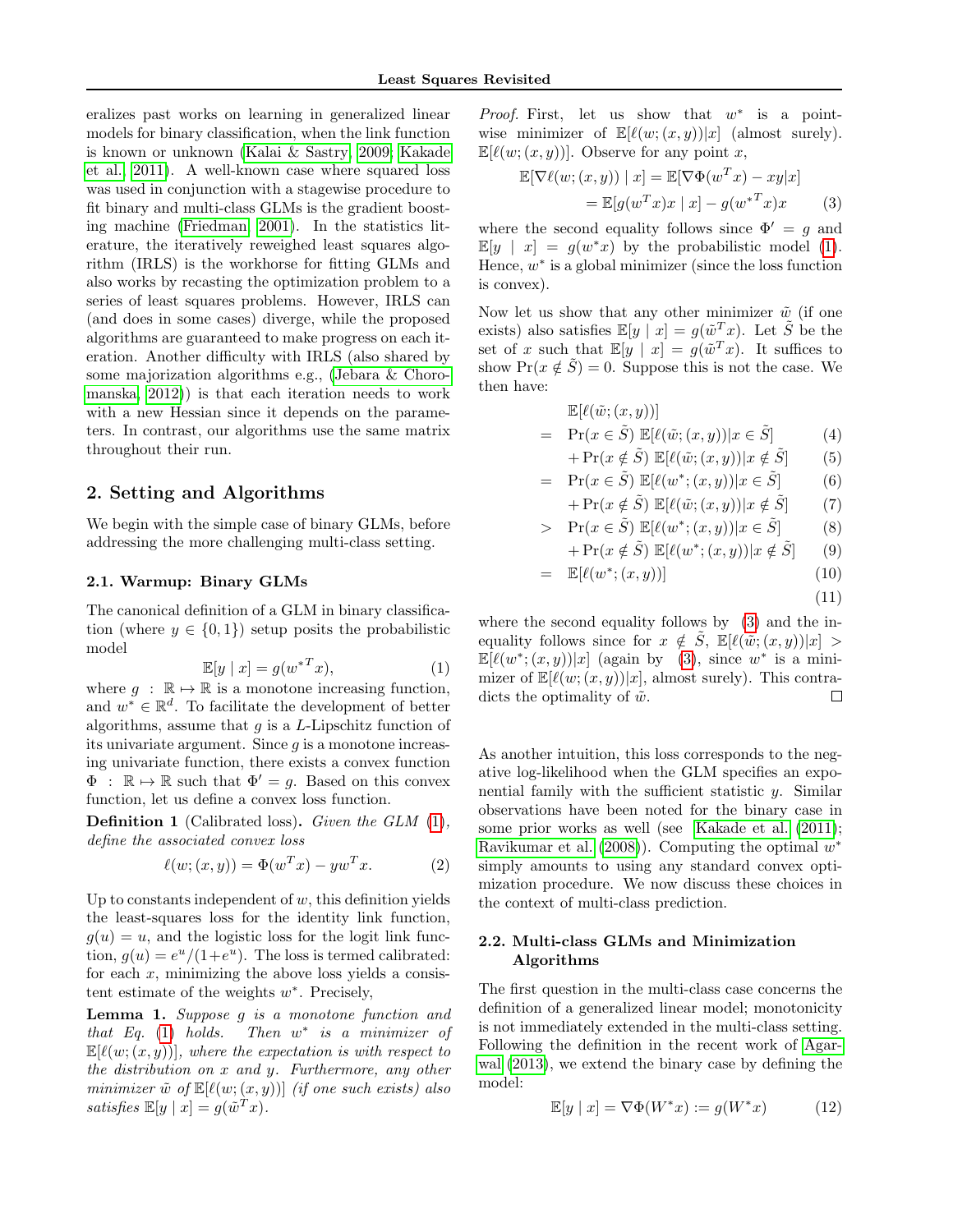where  $W^* \in \mathbb{R}^{k \times d}$  is the weight matrix,  $\Phi : \mathbb{R}^k \mapsto \mathbb{R}$ is a proper and convex lower semicontinuous function of k variables and  $y \in \mathbb{R}^k$  is a vector with 1 for the correct class and zeros elsewhere. This definition essentially corresponds to the link function  $g = \nabla \Phi$  satisfying (maximal and cyclical) monotonicity [\(Rockafel](#page-9-18)[lar, 1966\)](#page-9-18) (natural extensions of monotonicity to vector spaces). Furthermore, when the GLM [\(12\)](#page-2-2) corresponds to an exponential family with sufficient statistics y, then  $\Phi$  corresponds to the log-partition function like the binary case, and is always convex [\(Lauritzen,](#page-9-19) [1996\)](#page-9-19).

This formulation immediately yields an analogous definition for a calibrated multi-class loss.

Definition 2 (Calibrated multi-class loss). Given the GLM [\(12\)](#page-2-2), define the associated convex loss

$$
\ell(W; (x, y)) = \Phi(Wx) - y^T Wx.
$$
 (13)

Observe that we obtain the multi-class logistic loss, when the probabilistic model [\(12\)](#page-2-2) is a multinomial logit model.

The loss function is convex as before. It is Fisher consistent: the minimizer of the expected loss is  $W^*$  (as in Equation [3\)](#page-2-1). In particular,

**Lemma 2.** Suppose  $\Phi$  :  $\mathbb{R}^k \mapsto \mathbb{R}$  is a (proper and lower semicontinuous) convex function and that Eq.  $(12)$  holds. Then  $W^*$  is a minimizer of  $\mathbb{E}[\ell(W; (x, y))]$ , where the expectation is with respect to the distribution on  $x$  and  $y$ . Furthermore, any other minimizer  $\tilde{W}$  of  $\mathbb{E}[\ell(W; (x, y))]$  (if one such exists) also satisfies  $\mathbb{E}[y \mid x] = g(\tilde{w}^T x)$ .

The proof is identical to that of before. Again, convexity only implies that all local minimizers are global minimizers.

As before, existing convex optimization algorithms can be utilized to estimate the weight matrix W. First-order methods applied to the problem have periteration complexity of  $\mathcal{O}(dk)$ , but can require a large number of iterations as discussed before. Here, the difficulty in utilizing second-order approaches is that the Hessian matrix is of size  $dk \times dk$  (e.g. as in IRLS, for logistic regression); any direct matrix inversion method is now much more computationally expensive even for moderate sized k.

Algorithm [1](#page-3-0) provides a simple variant of least squares regression — which repeatedly fits the residual error — that exploits the second order structure in  $x$ . Indeed, as shown in the appendix, the algorithm uses a block-diagonal upper bound on the Hessian matrix in order to preserve the correlations between the covariates  $x$ , but does not consider interactions across <span id="page-3-0"></span>Algorithm 1 Generalized Least Squares

**Input:** Initial weight matrix  $W_0$ , data  $\{(x_i, y_i)\}\$ , Lipschitz constant L, link  $g = \nabla \Phi$ .

Define the (vector valued) predictions  $\hat{y}_i^{(t)}$  =  $q(W_tx_i)$  and the empirical expectations:

$$
\hat{\Sigma} = \hat{\mathbb{E}}[x_i x_i^T] = \frac{1}{n} \sum_{i=1}^n x_i x_i^T
$$

$$
\hat{\mathbb{E}}[(\hat{y}^{(t)} - y)x^T] = \frac{1}{n} \sum_{i=1}^n (\hat{y}_i^{(t)} - y_i) x_i^T
$$

repeat

Update the weight matrix  $W_t$ :

<span id="page-3-3"></span>
$$
W_{t+1}^T = W_t^T - \frac{1}{L} \hat{\Sigma}^{-1} \hat{\mathbb{E}}[(\hat{y}^{(t)} - y)x^T] \qquad (14)
$$

until convergence

the different classes to have a more computationally tractable update. The algorithm has several attractive properties. Notably, (i) the algorithm is param-eter free<sup>[2](#page-3-1)</sup> and (ii) the algorithm only inverts a  $d \times d$ matrix. Furthermore, this matrix is independent of the weights  $W$  (and the labels) and can be computed only once ahead of time. In that spirit, the algorithm can also be viewed as preconditioned gradient descent, with a block diagonal preconditioner whose diagonal blocks are identical and equal to the matrix  $\hat{\Sigma}^{-1}$ . At each step, we utilize the residual error  $\mathbb{E}[(\hat{y} - y)x^T]$ , akin to a gradient update on least-squares loss. Note the "stepsize" here is determined by  $L$ , a parameter entirely dependent on the loss function and not on the data. For the case of logistic regression, simply  $L = 1$ satisfies this Lipchitz constraint<sup>[3](#page-3-2)</sup>. Also observe that for the square loss, where  $L = 1$ , the generalized least squares algorithm reduces to least squares (and terminates in one iteration).

We now describe the convergence properties of Algorithm [1.](#page-3-0) The results are stated in terms of the sample loss

$$
\ell_n(w) = \frac{1}{n} \sum_{i=1}^n \ell(W; (x_i, y_i)).
$$
 (15)

<span id="page-3-1"></span> $2$ Here and below we refer to parameter free algorithms from the point of view of optimization: no learning rates, backtracking constants etc. The overall learning algorithms may still require setting other parameters, such as the regularizer.

<span id="page-3-2"></span><sup>3</sup>Using Gershgorin's circle theorem it is possible to show that  $L = 1/2$  still leads to a valid upper bound on the Hessian. This is tight and achieved by an example whose class probabilities under the current model are  $(1/2, 1/2, 0, 0, \ldots).$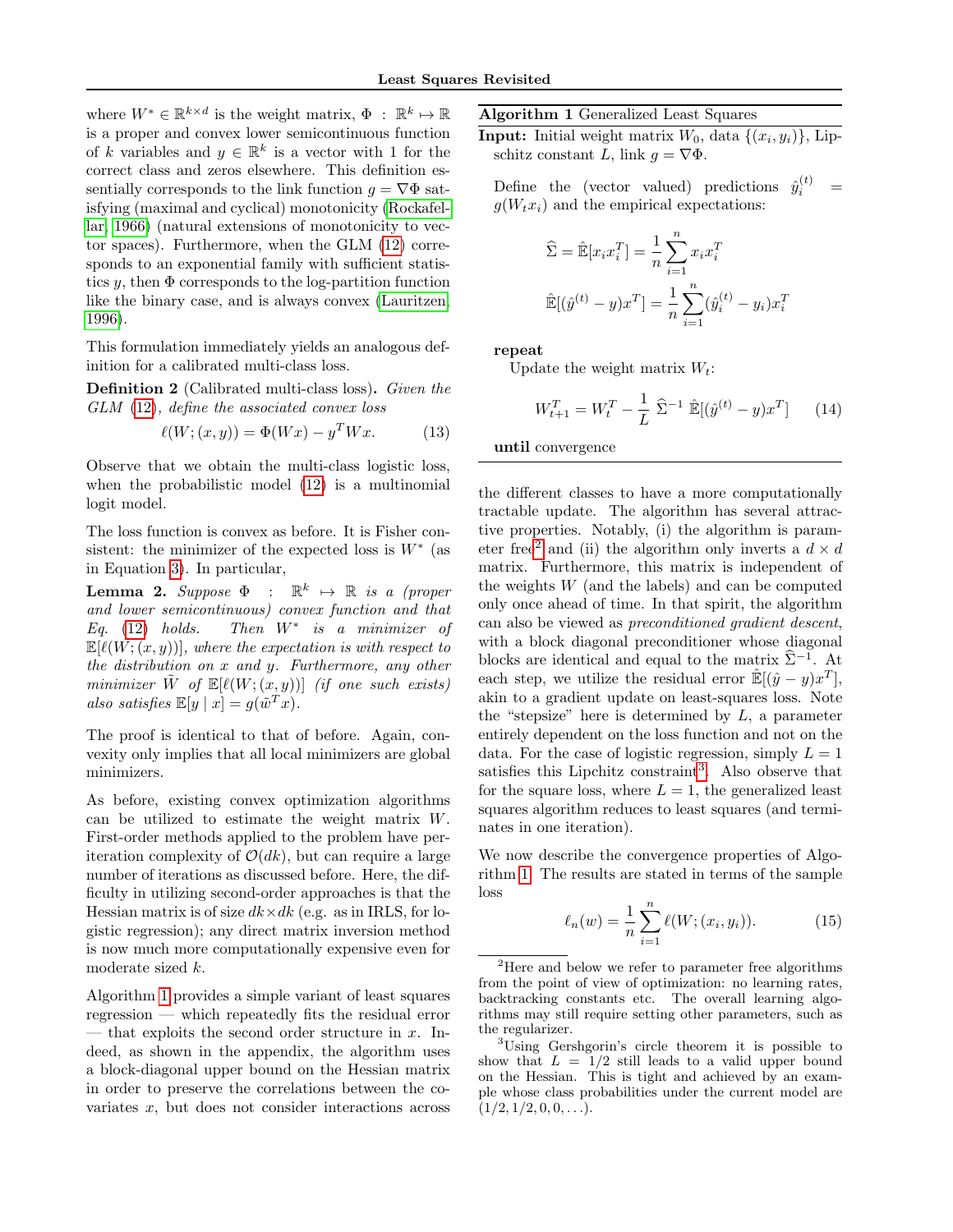The following additional assumptions regarding the link function  $\nabla \Phi$  are natural for characterizing convergence rates. Assuming that the link function  $g = \nabla \Phi$ is L-Lipschitz amounts to the condition

<span id="page-4-0"></span>
$$
||g(u) - g(v)||_2 \le L||u - v||_2
$$
, where  $u, v \in \mathbb{R}^k$ . (16)

If we want a linear convergence rate, we must further assume  $\mu$ -strong monotonicity, meaning for all  $u, v \in$  $\mathbb{R}^k$ :

<span id="page-4-1"></span>
$$
\langle g(u) - g(v), u - v \rangle \ge \mu \|u - v\|_2^2. \tag{17}
$$

<span id="page-4-2"></span>**Theorem 1.** Define  $W^* = \arg\min_W \ell_n(W)$ . Suppose that the link function  $\nabla \Phi$  is L-Lipschitz [\(16\)](#page-4-0). Using the generalized Least Squares updates (Algorithm [1\)](#page-3-0) with  $W_0 = 0$ , then for all  $t = 1, 2, \ldots$ 

$$
\ell_n(W_t) - \ell_n(W^*) \le \frac{2L||W^*||^2}{t+4}.
$$

If, in addition, the link function is  $\mu$ -strongly mono-tone [\(17\)](#page-4-1) and let  $\kappa_{\Phi} = L/\mu$ . Then

$$
\ell_n(W_t) - \ell_n(W^*) \le \frac{L}{2} \left(\frac{\kappa_{\Phi} - 1}{\kappa_{\Phi} + 1}\right)^t \|W^*\|_F^2.
$$

The proof rests on demonstrating that the blockdiagonal matrix formed by copies of  $L\Sigma$  provides a majorization of the Hessian matrix, along with standard results in convex optimization (see e.g. [\(Nesterov,](#page-9-20) [2004\)](#page-9-20)) and is deferred to the supplement. Also, observe that the convergence results in Theorem [1](#page-4-2) are completely independent of the conditioning of the data matrix  $\widehat{\Sigma}$ . Indeed they depend only on the smoothness and strong convexity properties of  $\Phi$  which is a function we know ahead of time and control. This is the primary benefit of these updates over first-order updates.

In order to understand these issues better, let us quickly contrast these results to the analogous ones for gradient descent. In that case, we get qualitatively similar dependence on the number of iterations. However, in the case of Lipschitz  $\nabla \Phi$ , the convergence rate is  $\mathcal{O}\left(\frac{L}{t}\sigma_{\max}\left(\frac{XX^T}{n}\right)||W^*||^2\right)$ . Under strong monotonicity, the rate improves to  $\mathcal{O}\left(L\left(\frac{\kappa_{\Phi}\kappa_{XX}T-1}{\kappa_{\Phi}\kappa_{XX}T+1}\right)^t\right)$ . That is, the convergence rate is slowed down by factors depending on the singular values of the empirical covariance in both the cases. Similar comparisons can also be made for accelerated versions of both our and vanilla gradient methods.

#### 2.3. Unknown Link Function for Multi-class

The more challenging case is when the link function is unknown. This setting has two main difficulties: the statistical one of how to restrict the complexity of <span id="page-4-3"></span>Algorithm 2 Calibrated Least Squares

**Input:** Initial weight matrix  $W_0$ , set of calibration functions  $G = \{g_1, \ldots g_m\}$ 

Initialize the predictions:  $\hat{y}_i^{(0)} = W_0 x_i$ repeat

Fit the residual:

$$
W_t = \underset{W}{\arg\min} \sum_{i=1}^{n} \|y_i - \hat{y}_i^{(t-1)} - Wx_i\|_2^2, \text{ and}
$$

$$
\tilde{y}_i^{(t)} = \hat{y}_i^{(t-1)} + W_t x_i.
$$
 (18)

Calibrate the predictions  $\tilde{y}^{(t)}$ :

<span id="page-4-5"></span><span id="page-4-4"></span>
$$
\tilde{W}_t = \underset{\tilde{W}}{\arg \min} \sum_{i=1}^n \|y_i - \tilde{W}G(\tilde{y}_i^{(t)})\|_2^2, \text{ and}
$$
  

$$
\hat{y}_i^{(t)} = \text{clip}(\tilde{W}_t G(\tilde{y}^{(t)})), \tag{19}
$$

where  $\text{clip}(v)$  is the Euclidean projection of v onto the probability simplex in  $\mathbb{R}^k$ . until convergence

the class of link functions and the computational one of efficient estimation (as opposed to local search or other herutistic methods).

With regards to the former, a natural restriction is to consider the class of link functions realized as the derivative of a convex function in k-dimensions. This naturally extends the Isotron algorithm from the binary case [\(Kalai & Sastry, 2009\)](#page-9-1). Unfortunately, this is an extremely rich class; the sample complexity of estimating a uniformly bounded convex, Lipschitz function in  $k$  dimensions grows exponentially with  $k$  [\(Bron](#page-9-21)[shtein, 1976\)](#page-9-21). In our setting, this would imply that the number of samples needed for a small error in link function estimation would necessarily scale exponentially in the number of classes, even with infinite computational resources at our disposal. To avoid this curse of dimensionality, assume that there is a finite basis G such that  $g^{-1} = (\nabla \Phi)^{-1} \in \text{lin}(G), (\nabla \Phi)^{-1}$  is the funcional inverse of  $\nabla \Phi$ . Without loss of generality, we also assume that  $G$  always contains the identity function. We do not consider the issue of approximation error here.

Before presenting the algorithm, let us provide some more intuition about our assumption  $g^{-1} = (\nabla \Phi)^{-1} \in$  $\lim(G)$ . Clearly the case of  $G = g^{-1}$  for a fixed function g puts us in the setting of the previous section. More generally, let us consider that  $G$  is a dictionary of p functions so that  $g^{-1}(y) = \sum_{i=1}^{p} \tilde{w}_i G_i(y)$ . In the CIM (12) this means that we have an except linear GLM [\(12\)](#page-2-2), this means that we have an overall linear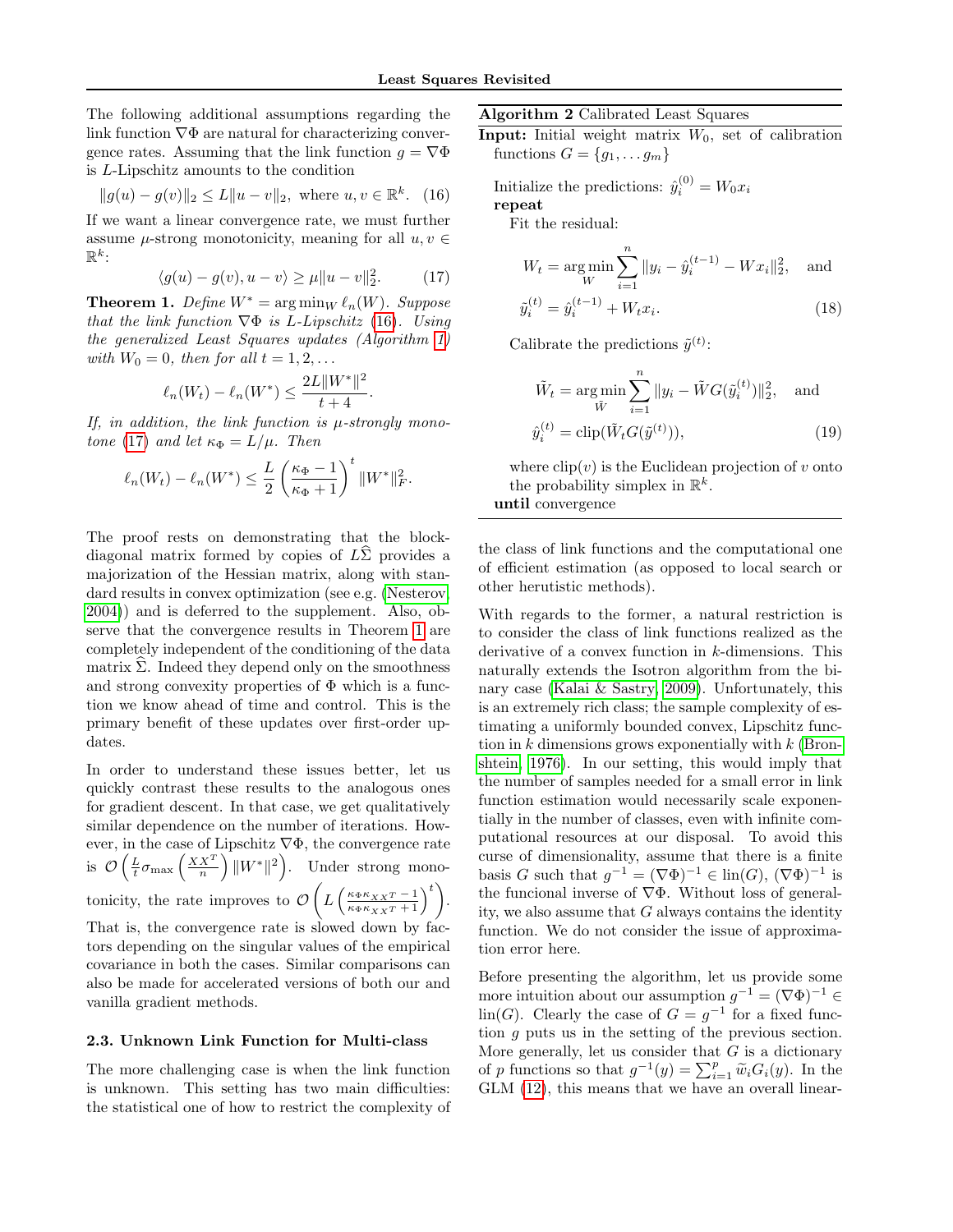like model $4$ 

$$
\sum_{i=1}^p \widetilde{W}_i G_i(\mathbb{E}[Y|x]) = W^*x.
$$

If we let  $p = k$  and  $G_i(y)$  be the  $i_{th}$  class indicator  $y_i$ , then the above equation boils down to

$$
\widetilde{W}^T \mathbb{E}[Y|x] = W^* x,\tag{20}
$$

meaning that an unknown linear combination of the class-conditional probabilities is a linear function of the data. More generally, we consider  $G_i$  to also have higher-order monomials such as  $y_i^2$  or  $y_i^3$  so that the LHS is some low-degree polynomial of the classconditional probability with unknown coefficients.

Now, the computational issue is to efficiently form accurate predictions (as in the binary case [\(Kalai & Sas](#page-9-1)[try, 2009\)](#page-9-1), the problem is not convex). We now describe a simple strategy for simultaneously learning the weights as well as the link function, which not only improves the square loss at every step, but also converges to the optimal answer quickly. The strategy maintains two sets of weights,  $W_t \in \mathbb{R}^{k \times d}$  and  $\tilde{W}_t \in \mathbb{R}^{k \times |G|}$  and maintains our current predictions  $\hat{y}_i^{(t)} \in \mathbb{R}^k$  for each data point  $i = 1, 2, \ldots, n$ . After initializing all the predictions and weights to zero, the updates shown in Algorithm [2](#page-4-3) involve two alternating least squares steps. The first step fits the residual error to  $x$  using the weights  $W_t$ . This The second step then fits y to the functions of  $\hat{y}^{(t)}$ 's, i.e. to  $G(\hat{y}^{(t)})$ . Finally, we project onto the unit simplex in order to obtain the new predictions, which can only decrease the squared error and can be done in  $O(k)$  time [\(Duchi et al., 2008\)](#page-9-22).

In the context of the examples of  $G_i$  mentioned above, the algorithm boils down to predicting the conditional probability of  $Y = i$  given x, based not only on x, but also on our current predictions for all the classes (and higher degree polynomials in these predictions)<sup>[5](#page-5-1)</sup>.

For the analysis of Algorithm [2,](#page-4-3) we focus on the noiseless case to understand the optimization issues. Analyzing the statistical issues, where there is noise, can be handled using ideas in [\(Kalai & Sastry, 2009;](#page-9-1) [Kakade](#page-9-2) [et al., 2011\)](#page-9-2).

<span id="page-5-3"></span>**Theorem 2.** Suppose that  $y_i = g(W^*x_i)$  and that the link function  $g = \nabla \Phi$  satisfies the Lipschitz and strong monotonicity conditions [\(16\)](#page-4-0) and [\(17\)](#page-4-1) with constants L and  $\mu$  respectively. Suppose also that  $\nabla \Phi(0) = 1/k$ . Using the (calibrated) Least Squares updates (Algo-rithm [2\)](#page-4-3) with  $W_0 = 0$ , for all  $t = 1, 2, \ldots$  we have

#### <span id="page-5-2"></span>Algorithm 3 Stagewise Regression

Input: data  $\{(x_i, y_i)\}\$ , batch generator GEN, batch size p, iterations T

Initialize predictions

$$
\hat{y}_i^{(1)} = 0
$$

for  $t = 1, \ldots, T$  do

Generate  $p$  features from the original ones

$$
\{\tilde{x}_i\} = \text{GEN}(\{x_i\}, p)
$$

Let  $W_t$  be the output of Algorithm [1](#page-3-0) or [2](#page-4-3) on the dataset  $\{(\tilde{x}_i, y_i - \hat{y}_i^{(t)})\}$ Update predictions

$$
\hat{y}_i^{(t+1)} = \hat{y}_i^{(t)} + W_t \tilde{x}_i
$$

end for

the bound

$$
\frac{1}{n}\sum_{i=1}^{n} \|\hat{y}_i^{(t)} - y_i\|_2^2 \le \frac{22\kappa_{\Phi}^2}{t}
$$

where  $\kappa_{\Phi} = L/\mu$ .

We again emphasize the fact that the updates [\(18\)](#page-4-4) and [\(19\)](#page-4-5) only require the solution of least-squares problems in a similar spirit as Algorithm [1.](#page-3-0) Finally, we note that the rules to compute predictions in our updates( [\(18\)](#page-4-4) and [\(19\)](#page-4-5)) require previous predictions (i.e. the learned model is not proper in that it does not actually estimate  $q$ , yet it is still guaranteed to make accurate predictions).

#### 2.4. Scalable Variants

When the number of features is large, any optimization algorithm that scales superlinearly with the dimensionality faces serious computational issues. In such cases we can adopt a block coordinate descent approach. To keep the presentation fairly general, we assume that we have an algorithm GEN that returns a small set of  $m$  features, where  $m$  is small enough so that fitting models with  $m$  features is efficient (e.g. we typically use  $m \approx 1000$ . The GEN procedure can be as simple as sampling  $m$  of the original features (with or without replacement) or more complex schemes such as random Fourier features [\(Rahimi &](#page-9-23) [Recht, 2007\)](#page-9-23). We call GEN and fit a model on the m features using either Algorithm [1](#page-3-0) or Algorithm [2.](#page-4-3) We then compute residuals and repeat the process on a fresh batch of m features returned by GEN. In Algorithm [3](#page-5-2) we provide pseudocode for this stagewise

<span id="page-5-0"></span><sup>&</sup>lt;sup>4</sup>It is not a linear model since the statistical noise passes through the functions  $G_i$  rather than being additive.

<span id="page-5-1"></span><sup>&</sup>lt;sup>5</sup>The alternating least-squares update in this context are also quite reminiscent of CCA.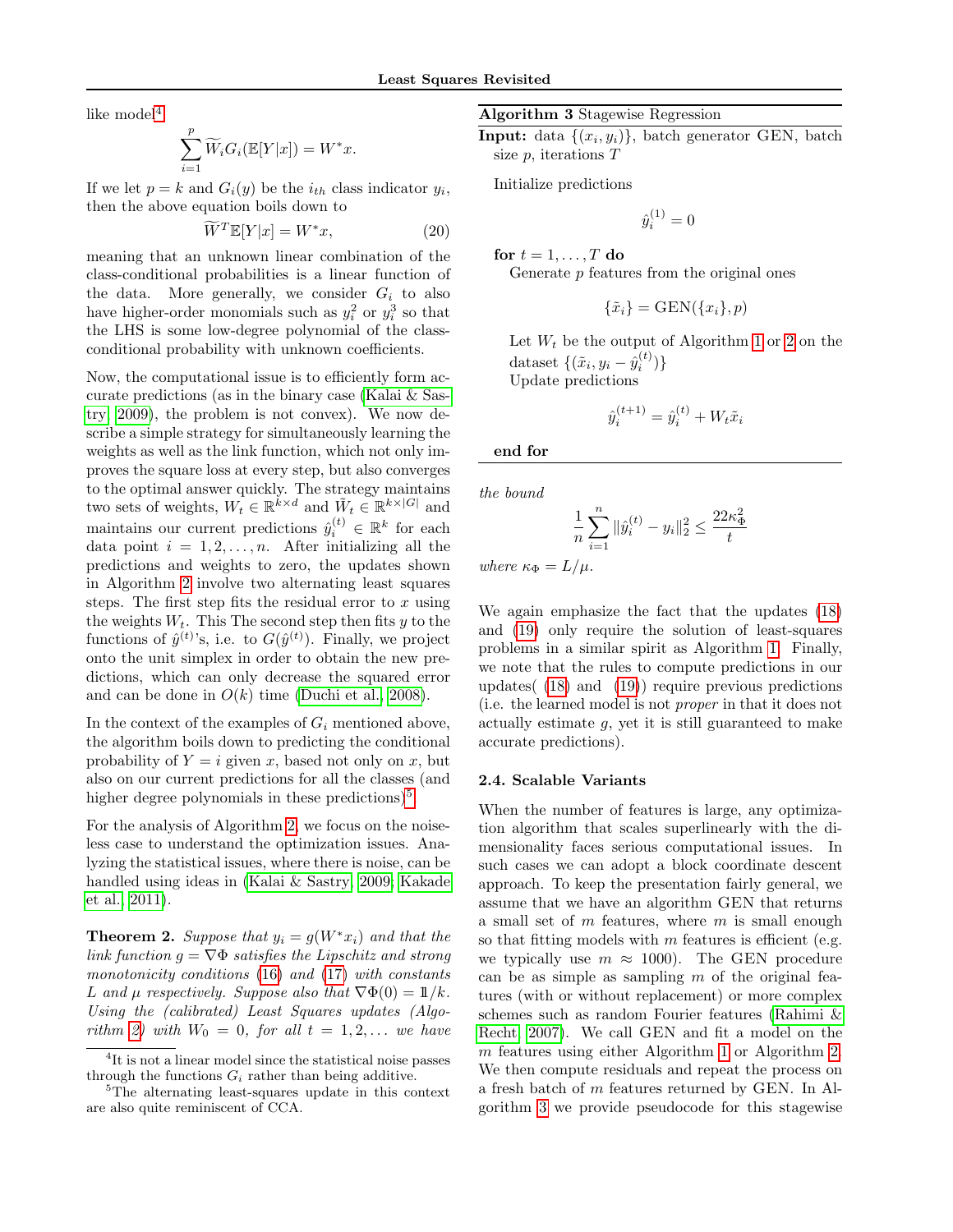regression procedure. We stress that this algorithm is purely a computational convenience. It can be thought as the algorithm that would result by a block-diagonal approximation of the second moment matrix  $\Sigma$  (not just across classes, but also groups of features). Algorithm [3](#page-5-2) bears some resemblance to boosting and related coordinate descent methods, with the crucial difference that GEN is not restricted to searching for the best set of features. Indeed, in our experiments GEN is either sampling from the features without replacement or randomly projecting the data in  $m$  dimensions and transforming each of the  $m$  dimension by a simple non-linearity. Despite its simplicity, more work needs to be done to theoretically understand the properties of this variant as clearly as those of Algorithm [1](#page-3-0) or Algorithm [2.](#page-4-3) Practically, stagewise regression can have useful regularization properties but these can be subtle and greatly depend on the GEN procedure. In text classification, for example, fitting the most frequent words first leads to better models than fitting the least frequent words first.

# 3. Experiments

We consider four datasets MNIST, CIFAR-10, 20 Newsgroups, and RCV1 that capture many of the challenges encountered in real-world learning tasks. We believe that the lessons gleaned from our analysis and comparisons of performance on these datasets apply more broadly.

For MNIST, we compare our algorithms with a variety of standard algorithms. Both in terms of classification accuracy and optimization speed, we achieve close to state of the art performance among permutationinvariant methods (1.1% accuracy, improving upon methods such as the "dropout" neural net). For CIFAR-10, we also obtain nearly state of the art accuracy ( $> 85\%$ ) using standard features. Here, we emphasize that it is the computational efficiency of our algorithms which enables us to achieve higher accuracy without novel feature-generation.

The story is rather different for the two text datasets, where the performance of these stagewise methods is less competitive with online approaches, though we do demonstrate substantial reduction in error rate in one of the problems. As we discuss below, the statistical properties of these text datasets (which differ significantly from those of the image datasets) strongly favor online approaches.

#### 3.1. MNIST

Nonlinear classifiers are needed to achieve state-ofthe-art performance in MNIST dataset. Although MNIST dataset only contains 60K data points (small by modern standards), the requirement for nonlinear features make this dataset computationally challenging. For instance, a nonlinear support vector machine with a Gaussian RBF kernel needs to manipulate a  $60K\times60K$  kernel matrix. This will require hundreds of Gigabytes of memory, not available on most modern desktop machines. Hence we use an explicit feature representation and train our classifiers in the primal space. Specifically we construct random fourier features which are known to approximate the Gaussian kernel  $k(x, x') = \exp(-\|x - x'\|^2/s)$  [\(Rahimi & Recht,](#page-9-23) [2007\)](#page-9-23), though as discussed in the appendix various other methods to construct random low degree polynomials are also effective.

We start by comparing linear and logistic regression using Algorithm [1,](#page-3-0) as well as the calibration variant of Algorithm [2.](#page-4-3) For the calibration variant, we use a basis  $G(y)$  consisting of y,  $y^2$  and  $y^3$  (applied elementwise to vector  $y$ ). We compare these algorithms on raw pixel features, as well as small number of random Fourier features described above. As seen in Table [1,](#page-7-0) the performance of logistic and calibrated variants seem similar and consistently superior to plain linear regression.

Next, we move to improving accuracy by using the stagewise approach of Algorithm [3,](#page-5-2) which allows us to scale up to larger number of random Fourier features. Concretely, we fit blocks of features (either 512 and 1024) with Algorithm [3](#page-5-2) with three alternative update rules on each stage: linear regression, calibrated linear regression, and logistic regression (with 50 inner loops for the logistic computations). Here, our calibrated linear regression is the simplest one: we only use the previous predictions as features in our new batch of features.

Our next experiment demonstrates that all three (extremely simple and parameter free) algorithms quickly achieve state of the art performance. Figure  $1(a)$ shows the relation between feature block size, classification test error, and runtime for these algorithm variants. Importantly, while the linear (and linear calibration) algorithms do not achieve as low an error for a fixed feature size, they are faster to optimize and are more effective overall.

Notably, we find that (i) linear regression achieves better runtime and error trade-off, even though for a fixed number of features linear regressions are not as effective as logistic regression (as we see in Figure  $2(a)$ ).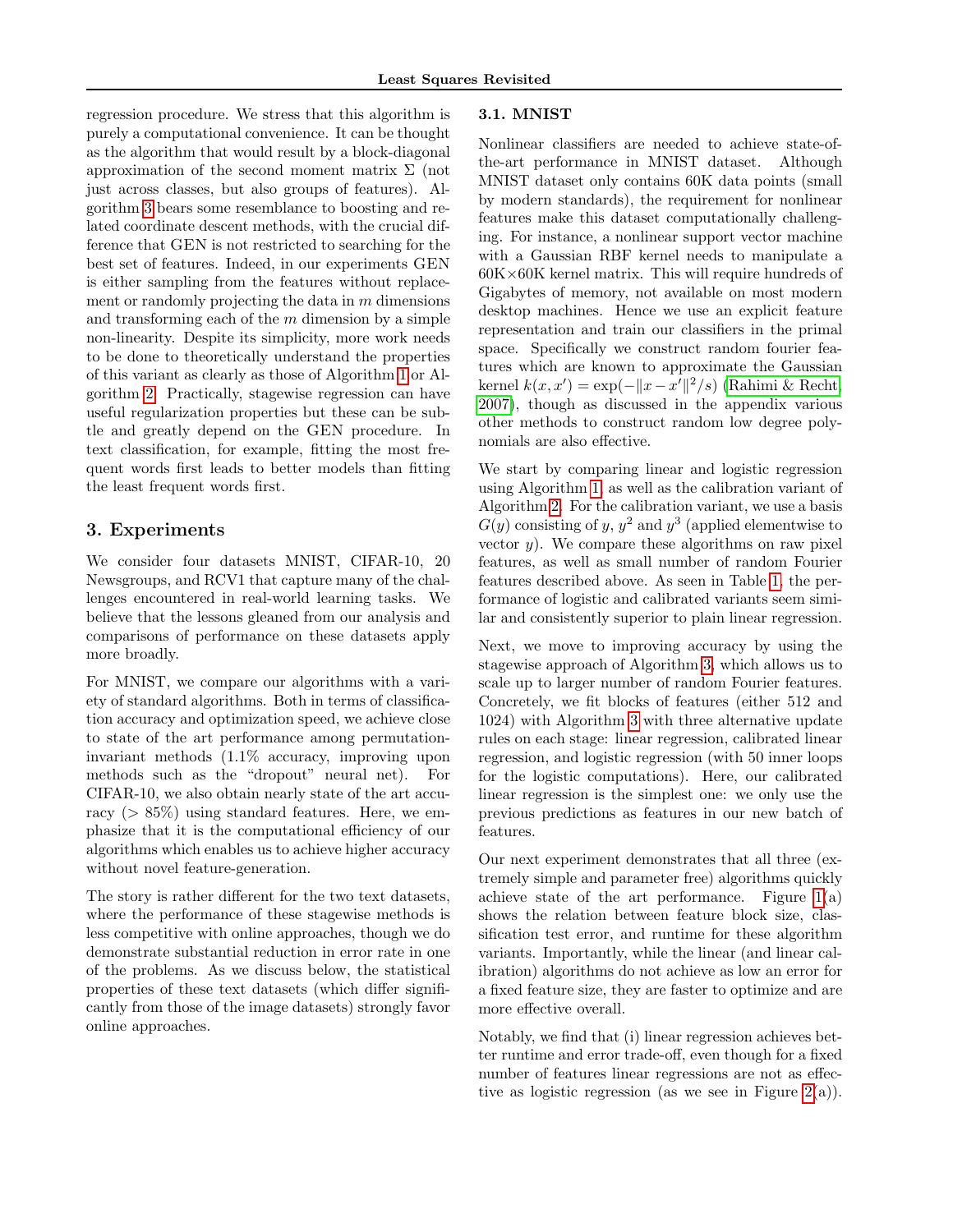

<span id="page-7-1"></span>Figure 1. (a) Runtime versus error for different variants of our algorithms; (b) The fraction of the sum of the top 1000 singular values that is captured by the top  $x$  singular values.

(ii) relatively small size feature blocks provide better runtime and error trade-off (blocks of size 300 provide further improvements). (iii) the linearly calibrated regression works better than the vanilla linear regression.

We also compare these three variants of our approach to other state-of-the-art algorithms in terms of classification test error and runtime (Figure  $2(a)$  and (b)). Note the logarithmic scaling of the runtime axes. The comparison includes  $VW<sup>6</sup>$  $VW<sup>6</sup>$  $VW<sup>6</sup>$ , and six algorithms implemented in Liblinear [\(Fan et al., 2008\)](#page-9-24) (see figure caption). We took care in our attempts to time these algorithms to reflect their actual computation time, rather than their loading of the features (which can be rather large, making it extremely time consuming to run these experiments); our stagewise algorithms generate new features on the fly so this is not an issue. See the appendix for further discussion.

From Figure [2](#page-8-0) (a) and (b), our logistic algorithm is competitive with all the other algorithms, in terms of it's accuracy (while for lower dimensions the naive linear methods fared a little worse). All of our algorithms were substantially faster.

Finally, the models produced by our methods drive the classification test error down to 1.1% while none of the competitors achieve this test error. Runtime wise, our method is extremely fast for the linear regression and calibrated linear regression variants, which are consis-

Table 1. Linear Regression vs. logistic regression vs. (polynomial) calibration. For the polynomial calibration, we refit our predictions with  $\hat{y}$ ,  $\hat{y}^2$  and  $\hat{y}^3$ .

| $\frac{1}{2}$ we refer that $\frac{1}{2}$ and $\frac{1}{2}$ and $\frac{1}{2}$ and $\frac{1}{2}$ and $\frac{1}{2}$ |          |          |                                      |  |  |  |  |
|-------------------------------------------------------------------------------------------------------------------|----------|----------|--------------------------------------|--|--|--|--|
| Algorithm                                                                                                         | Linear   |          | Logistic $\vert$ (poly.) Calibration |  |  |  |  |
| Raw pixels                                                                                                        | 14.1\%   | 7.8%     | $8.1\%$                              |  |  |  |  |
| $4000 \text{ dims}$                                                                                               | $1.83\%$ | $1.48\%$ | $1.54\%$                             |  |  |  |  |
| $8000 \text{ dims}$                                                                                               | 1.48%    | 1.33%    | 1.36%                                |  |  |  |  |

tently at least 10 times faster than the other highly optimized algorithms. This is particularly notable given the simplicity of this approach.

#### 3.2. CIFAR-10

The CIFAR-10 dataset is a more challenging dataset, where many image recognition algorithms have been tested (primarily illustrating different methods of feature generation; our work instead focusses on the optimization component, given a choice of features). The neural net approaches of "dropout" and "maxout" algorithms of [\(Hinton et al., 2012;](#page-9-5) [Goodfellow et al.,](#page-9-25) [2013\)](#page-9-25) provide the best reported performance of 84% and 87%, without increasing the size of the dataset (through jitter or other transformations). We are able to robustly achieve over 85% accuracy with linear regression on standard convolution features (without increasing the size of the dataset through jitter, etc.), illustrating the advantage that improved optimization provides.

Figure [3](#page-8-1) illustrates the performance when we use two types of convolutional features: features generated by convolving the images by random masks, and features generated by convolving with K-means masks (as in [\(Coates et al., 2011\)](#page-9-26), though we do not use contrast normalization).

We find that using only relatively few filters (say about 400), along with polynomial features, are sufficient to obtain over 80% accuracy extremely quickly. Hence, using the thousands of generated features, it is rather fast to build multiple models with disjoint features and model average them, obtaining extremely good performance.

<span id="page-7-2"></span><span id="page-7-0"></span> $^6$ <http://hunch.net/~vw/>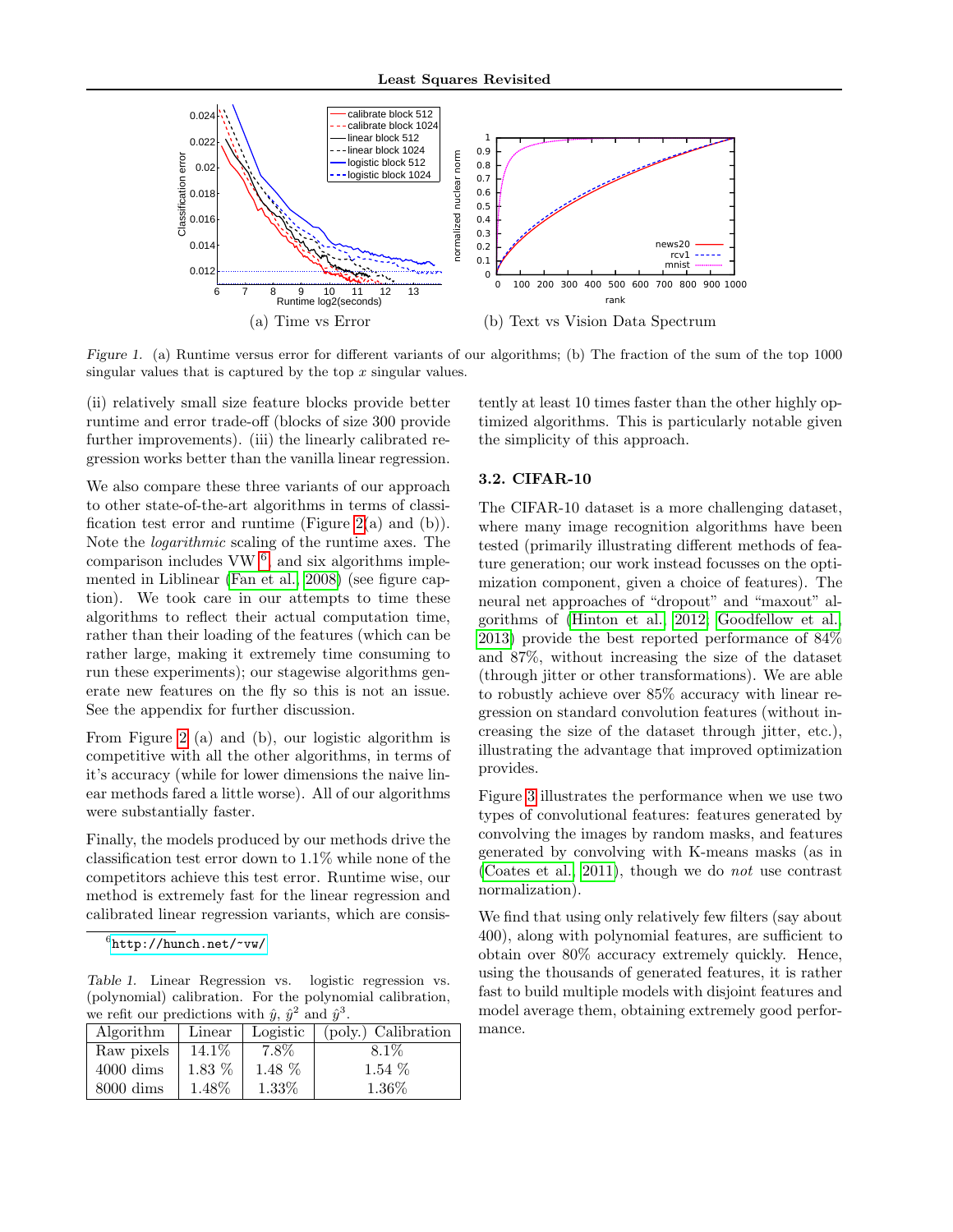

<span id="page-8-0"></span>Figure 2. (a) Error comparison between our variants, VW and six variants of Liblinear: L2-regularized logistic regression, L2-regularized L2-loss support vector classification (dual), L2-regularized L2-loss support vector classification (primal), L2-regularized L1-loss support vector classification (dual), multi-class support vector classification by Crammer and Singer, L1-regularized L2-loss support vector classification. (b) Runtime comparison in log time.



<span id="page-8-1"></span>Figure 3. CIFAR-10 results using two types of convolutional features: (a) features generated by convolving the images by random masks, and (b) features generated by convolving with K-means masks.

#### 3.3. Well-Conditioned Problems

We now examine two popular multiclass text datasets: 20 newsgroups[7](#page-8-2) (henceforth NEWS20), which is a 20 class dataset and a four class version of Reuters Corpus Volume 1 [\(Lewis et al., 2004\)](#page-9-27) (henceforth RCV1). We use a standard (log) term frequency representation of the data, discussed in the appendix. These data pose rather different challenges than our vision datasets; in addition to being sparse datasets, they are extremely well conditioned.

The ratio of the 2nd singular value to the 1000th one (as a proxy for the condition number) and is 19.8 for NEWS20 and 14 for RCV1. In contrast, for MNIST, this condition number is about 72000 (when computed with 3000 random Fourier features). Figure [1\(](#page-7-1)b) shows the normalized spectrum for the three data matrices.

Table 2. Running times and test errors in text datasets for VW, Liblinear, and Stagewise regression

<span id="page-8-3"></span>

| $\cdots$ $\cdots$ |           |        |        |                  |        |  |  |  |
|-------------------|-----------|--------|--------|------------------|--------|--|--|--|
|                   |           | NEWS20 |        | RCV <sub>1</sub> |        |  |  |  |
|                   | Method    | Time   | %Error | Time             | %Error |  |  |  |
|                   | VW        | 2.5    | 12.4   | 2.5              | 2.75   |  |  |  |
|                   | Liblinear | 27     | 13.8   | 120              | 2.73   |  |  |  |
|                   | Stagewise | 40     | 11.7   | 240              | 2.77   |  |  |  |

As expected, online first-order methods (in particular VW) fare far more favorably in this setting, as seen in Table [2.](#page-8-3) We use a particular greedy procedure for a our stagewise ordering (as discussed in the appendix, though random also works well). Note that this data is well suited for online methods: it is sparse (making the online updates cheap) and well conditioned (making the gap in convergence between online methods and second order methods small).

Ultimately, an interesting direction is developing hybrid approaches applicable to both cases.

# 4. Discussion

In this paper, we present a suite of fast and simple algorithms for tackling large-scale multiclass prediction problems. We stress that the key upshot of the methods developed in this work is their conceptual simplicity and ease of implementation. Indeed these properties make the methods quite versatile and easy to extend in various ways. We showed an instance of this in Algorithm [2.](#page-4-3) Similarly, it is straightforward to develop accelerated variants [\(Nesterov, 2009\)](#page-9-28), by using

function in Nesterov's work. These variants enjoy the

<span id="page-8-2"></span> $^{7}$ http://archive.ics.uci.edu/ml/datasets/Twenty+Newsgroupse distances defined by the matrix  $\Sigma$  as the prox-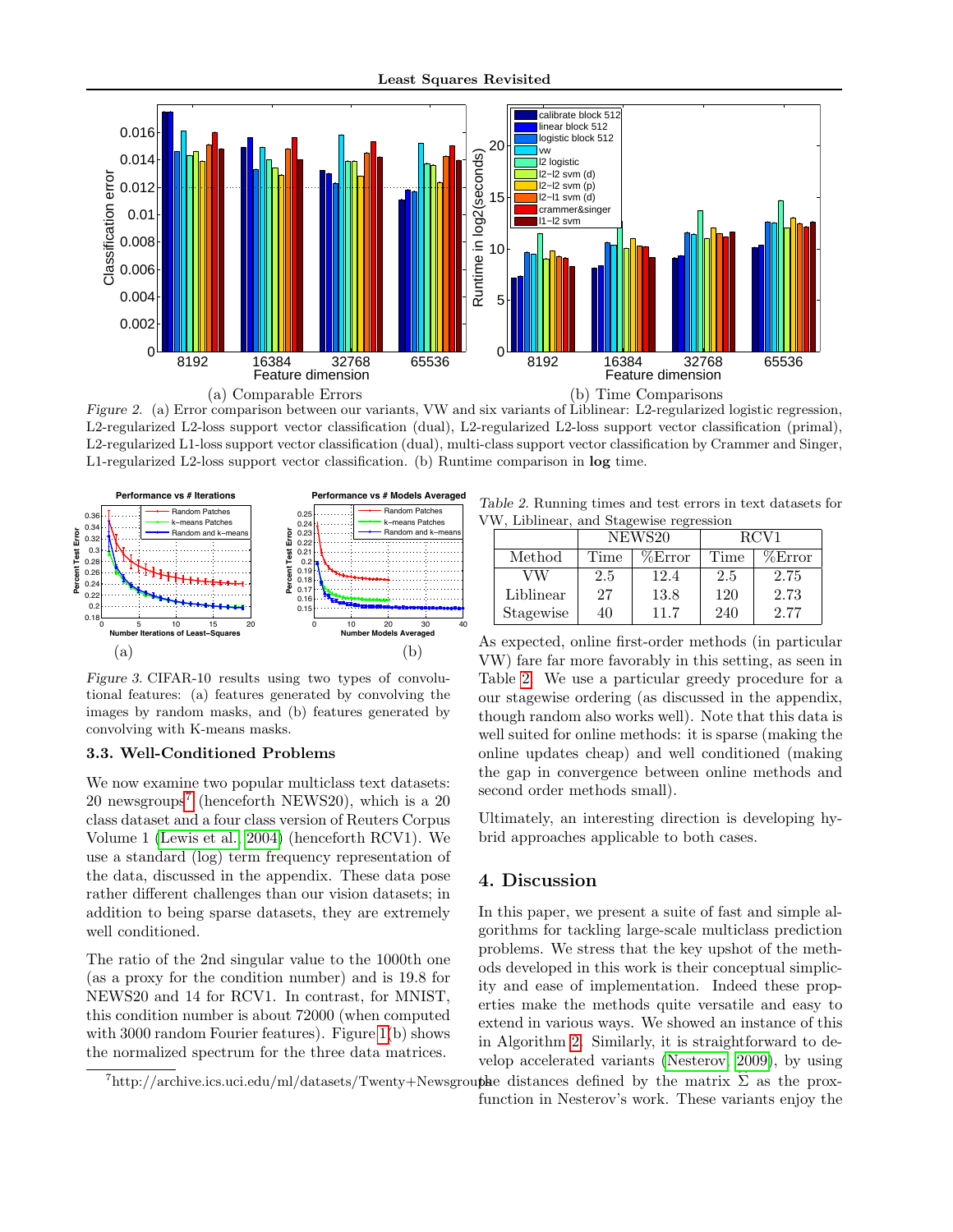usual improvements of  $\mathcal{O}(1/t^2)$  iteration complexity in the smooth and  $\sqrt{\kappa_{\Phi}}$  dependence in the strongly convex setting, while retaining the metric-free nature of Algorithm [1.](#page-3-0)

It is also quite easy to extend the algorithm to multilabel settings, with the only difference being that the vector  $y$  of labels now lives on the hypercube instead of the simplex. This only amounts to a minor modification of the projection step in Algorithm [2.](#page-4-3)

Overall, we believe that our approach revisits many old and deep ideas to develop algorithms that are practically very effective. We believe that it will be quite fruitful to understand these methods better both theoretically and empirically in further research.

# References

- <span id="page-9-17"></span>Agarwal, A. Selective sampling algorithms for costsensitive multiclass prediction. In ICML, 2013.
- <span id="page-9-8"></span>Bordes, A., Bottou, L., and Gallinari, P. Sgd-qn: Careful quasi-newton stochastic gradient descent. Journal of Machine Learning Research, 10:1737–1754, July 2009.
- <span id="page-9-6"></span>Bottou, L. and Bousquet, O. The tradeoffs of large scale learning. In NIPS. 2008.
- <span id="page-9-21"></span>Bronshtein, E.M.  $\epsilon$ -entropy of convex sets and functions. Siberian Mathematical Journal, 17(3):393–398, 1976.
- <span id="page-9-7"></span>Byrd, R. H., Chin, G. M., Neveitt, W., and Nocedal, J. On the use of stochastic hessian information in optimization methods for machine learning. SIAM Journal on Optimization, 21(3):977–995, 2011.
- <span id="page-9-12"></span>Chapelle, O. Training a support vector machine in the primal. Neural Comput., 19(5):1155–1178, 2007.
- <span id="page-9-26"></span>Coates, A., Ng, A. Y., and Lee, H. An analysis of singlelayer networks in unsupervised feature learning. Journal of Machine Learning Research - Proceedings Track, 15: 215–223, 2011.
- <span id="page-9-4"></span>Collins, M. and Koo, T. Discriminative reranking for natural language parsing. In ICML, 2000.
- <span id="page-9-22"></span>Duchi, J., Shalev-Shwartz, S., Singer, Y., and Chandra, T. Efficient projections onto the  $\ell_1$ -ball for learning in high dimensions. In ICML, 2008.
- <span id="page-9-24"></span>Fan, R.-E., Chang, K.-W., Hsieh, C.-J., Wang, X.-R., and Lin, C.-J. Liblinear: A library for large linear classification. Journal of Machine Learning Research, 9:1871– 1874, 2008.
- <span id="page-9-14"></span>Friedman, J. H. Greedy function approximation: a gradient boosting machine.(english summary). Ann. Statist, 29(5):1189–1232, 2001.
- <span id="page-9-25"></span>Goodfellow, I. J., Warde-Farley, D., Mirza, M., Courville, A. C., and Bengio, Y. Maxout networks. CoRR, 2013.
- <span id="page-9-5"></span>Hinton, G. E., Srivastava, N., Krizhevsky, A., Sutskever, I., and Salakhutdinov, R. R. Improving neural networks by preventing co-adaptation of feature detectors. arXiv preprint arXiv:1207.0580, 2012.
- <span id="page-9-15"></span>Jebara, T. and Choromanska, A. Majorization for crfs and latent likelihoods. In NIPS, 2012.
- <span id="page-9-2"></span>Kakade, S. M., Kalai, A., Kanade, V., and Shamir, O. Efficient learning of generalized linear and single index models with isotonic regression. In NIPS, 2011.
- <span id="page-9-1"></span>Kalai, A. T. and Sastry, R. The isotron algorithm: Highdimensional isotonic regression. In COLT '09, 2009.
- <span id="page-9-19"></span>Lauritzen, S. L. Graphical Models. Oxford University Press, Oxford, 1996.
- <span id="page-9-27"></span>Lewis, D. D., Yang, Y., Rose, T. G., and Li, F. Rcv1: A new benchmark collection for text categorization research. The Journal of Machine Learning Research, 5: 361–397, 2004.
- <span id="page-9-13"></span>Matsushima, S., Vishwanathan, S. V. N., and Smola, A. J. Linear support vector machines via dual cached loops. In KDD, 2012.
- <span id="page-9-0"></span>Nemirovsky, A. S. and Yudin, D. B. Problem Complexity and Method Efficiency in Optimization. New York, 1983.
- <span id="page-9-20"></span>Nesterov, Y. Introductory Lectures on Convex Optimization. New York, 2004.
- <span id="page-9-28"></span>Nesterov, Y. Primal-dual subgradient methods for convex problems. Mathematical Programming A, 120(1):261– 283, 2009.
- <span id="page-9-9"></span>Nesterov, Y. Efficiency of coordinate descent methods on huge-scale optimization problems. SIAM Journal on Optimization, 22(2):341–362, 2012.
- <span id="page-9-3"></span>Platt, J. C. Probabilistic outputs for support vector machines and comparisons to regularized likelihood methods. In Adavances in large margin classifiers, pp. 61–74. MIT Press, 1999.
- <span id="page-9-23"></span>Rahimi, A. and Recht, B. Random features for large-scale kernel machines. Advances in neural information processing systems, 20:1177–1184, 2007.
- <span id="page-9-16"></span>Ravikumar, P., Wainwright, M., and Yu, B. Single index convex experts: Efficient estimation via adapted bregman losses. Snowbird learning workshop, 2008. URL [http://snowbird.djvuzone.org/](http://snowbird.djvuzone.org/2008/abstracts/183.pdf) [2008/abstracts/183.pdf](http://snowbird.djvuzone.org/2008/abstracts/183.pdf).
- <span id="page-9-11"></span>Recht, B., Re, C., Wright, S. J., and Niu, F. Hogwild: A lock-free approach to parallelizing stochastic gradient descent. In NIPS, pp. 693–701, 2011.
- <span id="page-9-10"></span>Richtárik, P. and Takác, M. Parallel coordinate descent methods for big data optimization. 2012. URL [http:](http://arxiv.org/abs/1212.0873) [//arxiv.org/abs/1212.0873](http://arxiv.org/abs/1212.0873).
- <span id="page-9-18"></span>Rockafellar, R.T. Characterization of the subdifferentials of convex functions. Pac. J. Math., 17:497–510, 1966.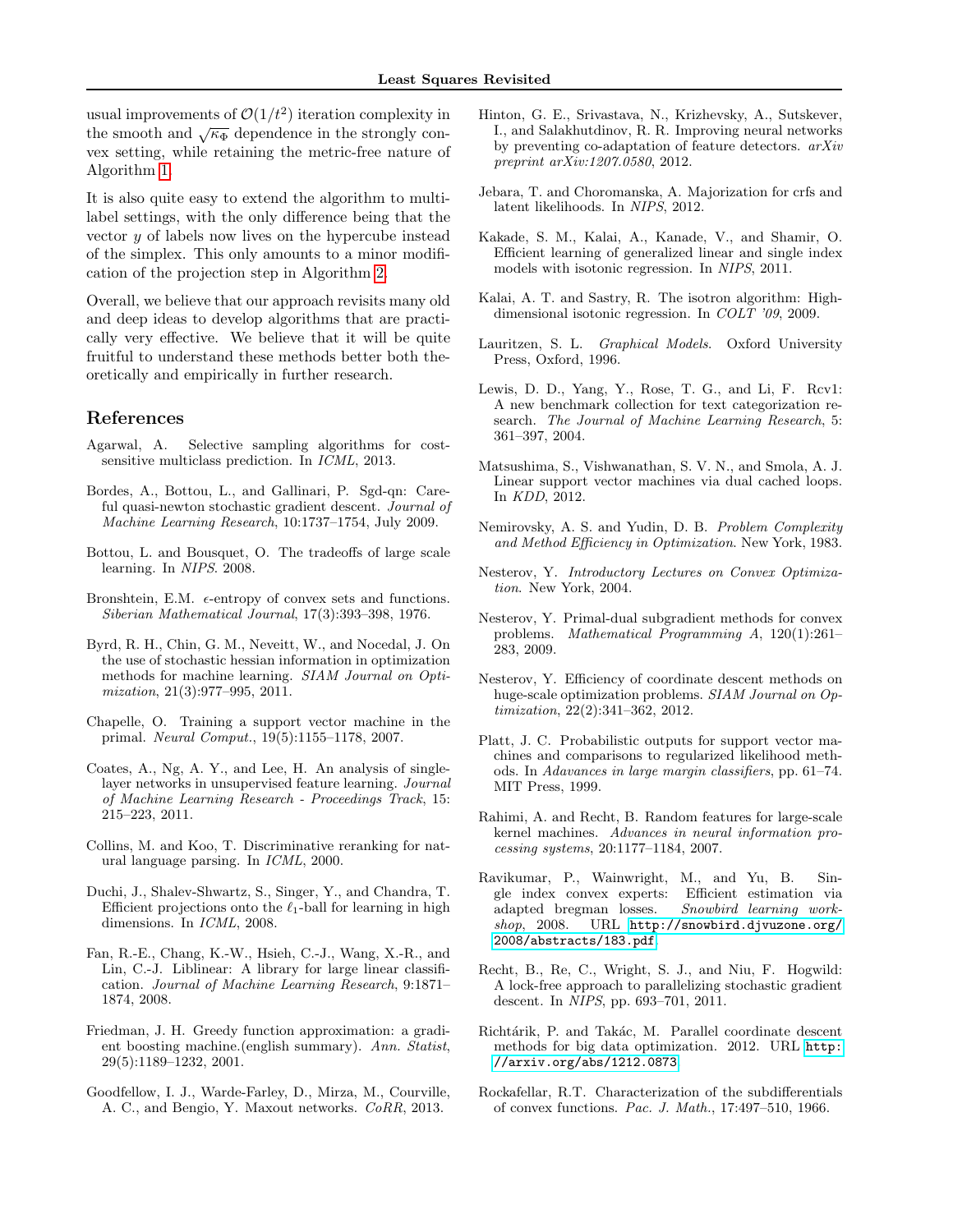- <span id="page-10-2"></span>Roux, N. L., Schmidt, M., and Bach, F. A stochastic gradient method with an exponential convergence rate for finite training sets. In NIPS, pp. 2672–2680. 2012.
- <span id="page-10-0"></span>Shalev-Shwartz, S. Online learning and online convex optimization. Foundations and Trends in Machine Learning, 4(2), 2012.
- <span id="page-10-1"></span>Shalev-Shwartz, S. and Zhang, T. Stochastic Dual Coordinate Ascent Methods for Regularized Loss Minimization. Journal of Machine Learning Reearch, 14:567–599, 2013.
- <span id="page-10-3"></span>Yu, H.-F., Hsieh, C.-J., Chang, K.-W., and Lin, C.-J. Large linear classification when data cannot fit in memory. TKDD, 5(4), 2012.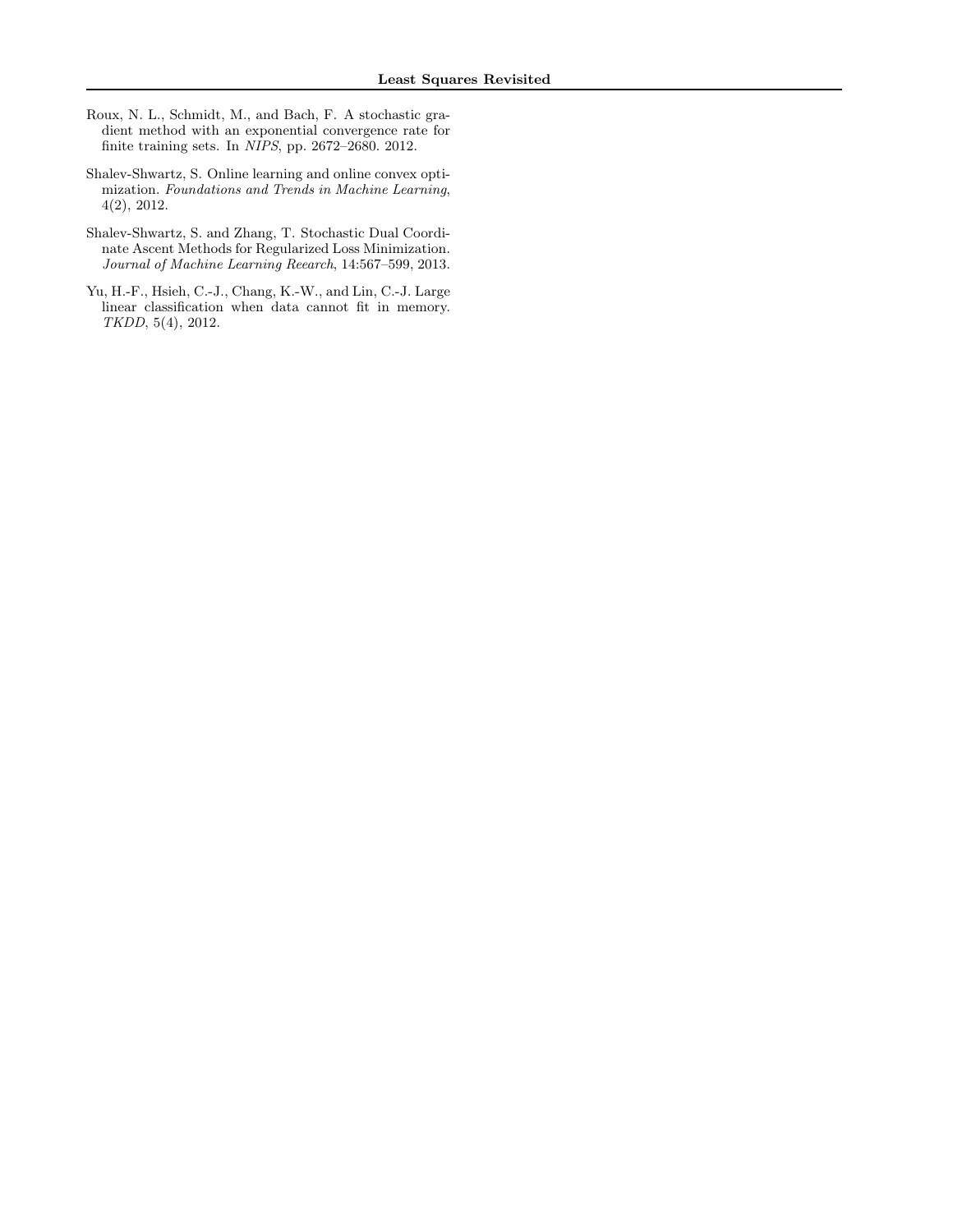# A. Appendix

# A.1. Proofs

#### Proof of Theorem [1](#page-4-2)

We start by noting that the Lipschitz and strong monotonicity conditions on  $\nabla\Phi$  imply the smoothness and strong convexity of the function  $\Phi(u)$  as a function  $u \in \mathbb{R}^k$ . In particular, given any two matrices  $W_1, W_2 \in \mathbb{R}^{k \times d}$ , we have as the following quadratic upper bound as a consequence of the Lipschitz condition [\(16\)](#page-4-0)

$$
\Phi(W_1x) \le \Phi(W_2x) + \langle \nabla \Phi(W_2x^T)x, W_1 - W_2 \rangle + \frac{L}{2} ||W_1x - W_2x||_2^2.
$$

The strong monotonicity condition [\(17\)](#page-4-1) yields an analogous lower bound

$$
\Phi(W_1x) \ge \Phi(W_2x) + \left\langle \nabla \Phi(W_2x^T)x, W_1 - W_2 \right\rangle + \frac{\mu}{2} \|W_1x - W_2x\|_2^2.
$$

In order to proceed further, we need one additional piece of notation. Given a positive semi-definite matrix  $M \in \mathbb{R}^{d \times d}$ , let us define

$$
||W||_{M} = \sum_{i=1}^{k} W^{(i)}^{T} M W^{(i)},
$$

where  $W^{(i)}$  is the *i*-th column of W, to be a Mahalanobis norm on matrices. Let us also recall the definition of the matrix  $\hat{\Sigma}$  from Algorithm [1.](#page-3-0) Then adding the smoothness condition over the examples  $i = 1, 2, \ldots, n$  yields the following conditions on the sample average loss under condition [\(16\)](#page-4-0):

$$
\ell_n(W_1) \le \ell_n(W_2) + \langle \nabla \ell_n(W_2), W_1 - W_2 \rangle + \frac{L}{2} ||W_1 - W_2||^2_{\widehat{\Sigma}}.
$$

This implies that our objective function  $\ell_n$  is L-smooth in the metric induced by  $\Sigma$ , and the update rule [\(14\)](#page-3-3) corresponds to gradient descent on  $\ell_n$  under this metric with a step-size of  $1/L$ . The first part of the theorem now follows from Corollary 2.1.2 of Nesterov [\(Nesterov, 2004\)](#page-9-20).

As for the second part, we note that under the strong monotonicity condition, we have the lower bound

$$
\ell_n(W_1) \ge \ell_n(W_2) + \langle \nabla \ell_n(W_2), W_1 - W_2 \rangle + \frac{\mu}{2} ||W_1 - W_2||^2_{\hat{\Sigma}}.
$$

Hence the objective  $\ell_n$  is  $\mu$ -strongly convex and L-smooth in the metric induced by  $\hat{\Sigma}$ . The result is now a consequence of Theorem 2.1.15 of Nesterov (Nesterov, 2004). consequence of Theorem 2.1.15 of Nesterov [\(Nesterov, 2004\)](#page-9-20).

We now provide the proof of Theorem [2.](#page-5-3) First, a little more on our assumption on  $g^{-1}$ . By convex duality, this inverse exists and if  $\Phi$  is a closed, convex function then  $(\nabla \Phi)^{-1} = \nabla \Phi^*$ , where  $\Phi^*$  is the Fenchel-Legendre conjugate of  $\Phi$ . Throughout this section, assume that  $\nabla \Phi$  is L-Lipschitz continuous. By standard duality results regarding strong-convexity and smoothness, this implies that the conjugate  $\Phi$  is  $1/L$ -strongly convex. Specifically, we have the useful inequality

<span id="page-11-1"></span>
$$
\langle \nabla \Phi^*(u) - \nabla \Phi^*(v), u - v \rangle \ge \frac{1}{L} \|u - v\|_2^2, \quad \text{for all} \ \ u, v \in \mathbb{R}^k. \tag{21}
$$

Similarly, due to our assumption about the strong monotonicity of  $\nabla \Phi$ , it is the case that  $\nabla \Phi^*$  is Lipschitz continuous and satisfies

<span id="page-11-0"></span>
$$
\langle \nabla \Phi^*(u) - \nabla \Phi^*(v), u - v \rangle \le \frac{1}{\mu} \|u - v\|_2^2, \quad \text{for all} \ \ u, v \in \mathbb{R}^k. \tag{22}
$$

As a specific consequence, note that it is natural to assume that  $\nabla \Phi(0) = \mathbb{1}/k$ , where 1 is the all ones vector. That is the expectation is uniform over all the labels when the weights are zero. Under this condition, it is easy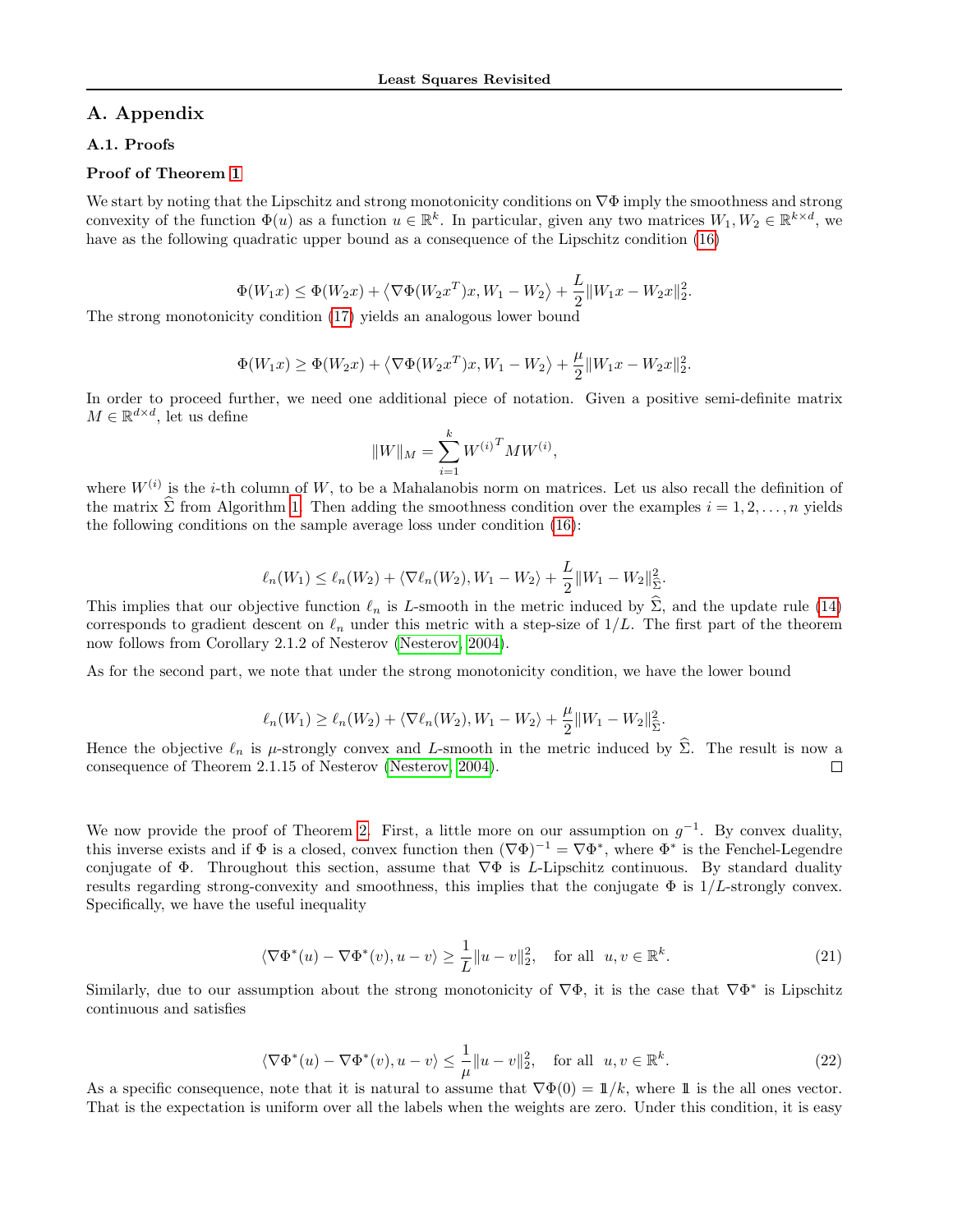to obtain as a consequence of Equation [22](#page-11-0) that

<span id="page-12-0"></span>
$$
\|\nabla\Phi^*(u)\|_2 = \|\nabla\Phi^*(u) - \nabla\Phi^*(1\!1/k)\|_2
$$
  
\n
$$
\leq \frac{1}{\mu} \|u - 1\!1/k\|_2 \leq \frac{1}{\mu} \left( \|u\|_2 + \frac{1}{\sqrt{k}} \right).
$$
\n(23)

Together with these facts, we now proceed to establish Theorem [2.](#page-5-3)

# Proof of Theorem [2](#page-5-3)

We will use  $\bar{y}_i^t = \tilde{W}_t G(\tilde{y}_i^{(t)})$  to denote the predictions at each iteration before the clipping operation. For brevity, we use  $\hat{Y}^{(t)} \in \mathbb{R}^{n \times k}$  to denote the matrix of all the predictions at iteration t, with a similar version  $\tilde{Y}^t$  for  $\tilde{y}^{(t)}$ 

The following basic properties of linear regression that are helpful. By the optimality conditions for 
$$
W_i
$$
 and  $\tilde{W}_i$ ,

$$
\sum_{i=1}^{n} (\tilde{y}_i^{(t)} - y_i) x_i^T = \mathbf{0}_{k \times d}, \text{ and}
$$

$$
\sum_{i=1}^{n} (\tilde{y}_i^t - y_i) G (\tilde{y}_i^{(t-1)})^T = \mathbf{0}_{|G| \times d}.
$$
 (24)

In particular, multiplying the first equality with the optimal weight matrix  $W^*$  yields

$$
\left\langle \sum_{i=1}^n (\tilde{y}_i^{(t)} - y_i) x_i^T, W^* \right\rangle = 0.
$$

Rearranging terms and recalling that  $\nabla \Phi(W^*x_i) = y_i$  due to the generative model [\(12\)](#page-2-2) further allows us to rewrite

<span id="page-12-2"></span>
$$
\left\langle \sum_{i=1}^{n} (\tilde{y}_i^{(t)} - y_i), \nabla \Phi^*(y_i) \right\rangle = 0.
$$
\n(25)

Combining this with our earlier inequality [\(21\)](#page-11-1) further yields

$$
\sum_{i=1}^{n} \left\langle \tilde{y}_{i}^{(t)} - y_{i}, \nabla \Phi^{*}(\tilde{y}_{i}^{(t)}) \right\rangle = \sum_{i=1}^{n} \left\langle \tilde{y}_{i}^{(t)} - y_{i}, \nabla \Phi^{*}(\tilde{y}_{i}^{(t)}) - \nabla \Phi^{*}(y_{i}) \right\rangle \ge \frac{1}{L} \sum_{i=1}^{n} \|\tilde{y}_{i}^{(t)} - y_{i}\|_{2}^{2}.
$$
 (26)

Having lower bounded this inner product term, we obtain an upper bound on it which will complete the proof for convergence of the algorithm. Note that  $\tilde{W}_t$  minimizes the objective [\(19\)](#page-4-5). Since  $\nabla \Phi^* \in \text{lin}(G)$ , we have for any constant  $\beta \in \mathbb{R}$ 

<span id="page-12-1"></span>
$$
\sum_{i=1}^{n} \|\bar{y}_i^t - y_i\|_2^2 \le \sum_{i=1}^{n} \|\tilde{y}_i^{(t)} - y_i - \beta \nabla \Phi^*(\tilde{y}^{(t)})\|_2^2.
$$

We optimize over the choices of  $\beta$  to obtain the best inequality above, which yields the error reduction as

$$
\sum_{i=1}^{n} \|\bar{y}_i^t - y_i\|_2^2 \le \sum_{i=1}^{n} \|\tilde{y}_i^{(t)} - y_i\|_2^2 - \frac{\left\langle \tilde{Y}^t - Y, \nabla \Phi^*(\tilde{Y}^t) \right\rangle^2}{\|\nabla \Phi^*(\tilde{Y}^t)\|_F^2}.
$$
\n(27)

We now proceed to upper bound the denominator in the second term in the right hand side of the above bound. Note that from Equation [23,](#page-12-0) we have the upper bound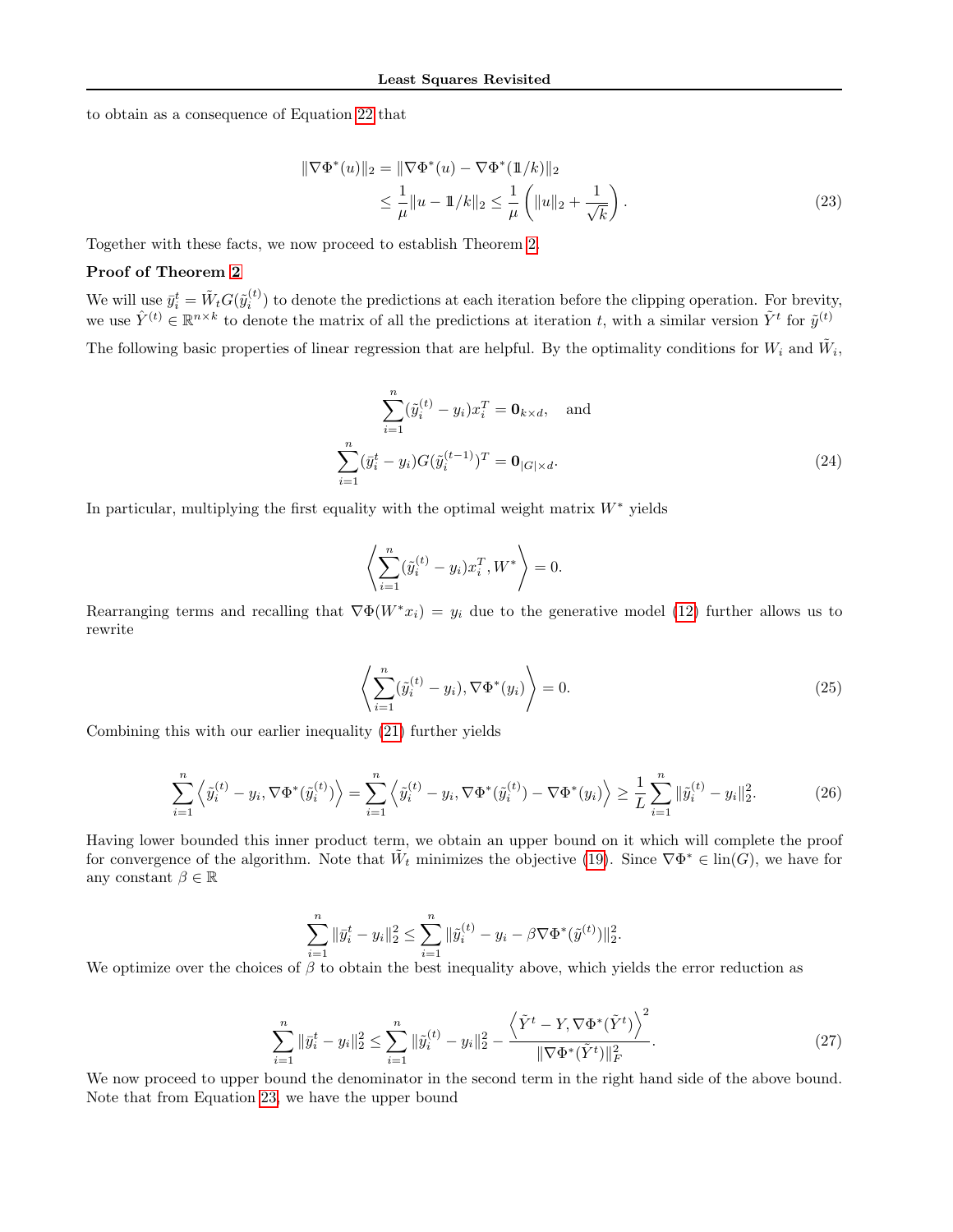$$
\|\nabla\Phi^*(\tilde{y}_i^{(t)})\|_2^2 \le \frac{2}{\mu^2} \left( \|\hat{y}_i^{(t)}\|_2^2 + \frac{1}{k} \right)
$$
  

$$
\le \frac{2}{\mu^2 k} + \frac{4}{\mu^2} \left( \|\tilde{y}_i^{(t)} - y_i\|_2^2 + \|y_i\|_2^2 \right)
$$
  

$$
\le \frac{2}{\mu^2 k} + \frac{4}{\mu^2} \left( \|\tilde{y}_i^{(t)} - y_i\|_2^2 + 1 \right),
$$

where the final inequality follows since  $y_i$  has a one in precisely one place and zeros elsewhere. Adding these inequalities over the examples, we further obtain

$$
\sum_{i=1}^{n} \|\nabla \Phi^*(\tilde{y}_i^{(t)})\|_2^2 \le \frac{2n}{\mu^2 k} + \frac{4}{\mu^2} \left( \sum_{i=1}^{n} \|\tilde{y}_i^{(t)} - y_i\|_2^2 + n \right) \le \frac{6n}{\mu^2} + \frac{4}{\mu^2} \sum_{i=1}^{n} \|\hat{y}_i^{(t)} - y_i\|_2^2,
$$

where the last step is an outcome of solving the regression problem in the step [\(18\)](#page-4-4). Finally, observe that  $\hat{y}^{(t)}$  is a probability vector in  $\mathbb{R}^k$  as a result of the clipping operation, while  $y_i$  is a basis vector as before. Taking these into account, we obtain the upper bound

$$
\sum_{i=1}^{n} \|\nabla \Phi^*(\tilde{y}_i^{(t)})\|_2^2 \le \frac{22nk}{\mu^2}.\tag{28}
$$

We are almost there now. Observe that we can substitute this upper bound into our earlier inequality [\(27\)](#page-12-1) and obtain

$$
\sum_{i=1}^{n} \|\bar{y}_i^t - y_i\|_2^2 \le \sum_{i=1}^{n} \|\tilde{y}_i^{(t)} - y_i\|_2^2 - \frac{\mu^2}{22nk} \left\langle \tilde{Y}^t - Y, \nabla \Phi^*(\tilde{Y}^t) \right\rangle^2.
$$
 (29)

We can further combine this inequality with the lower bound  $(26)$  and obtain

$$
\sum_{i=1}^{n} \|\bar{y}_i^t - y_i\|_2^2 \le \sum_{i=1}^{n} \|\tilde{y}_i^{(t)} - y_i\|_2^2 - \frac{\mu^2}{22nkL^2} \left(\sum_{i=1}^{n} \|\tilde{y}_i^{(t)} - y_i\|_2^2\right)^2.
$$
\n(30)

This would yield a recursion if we could replace the term  $\sum_{i=1}^{n} ||\bar{y}_i^t - y_i||_2^2$  with  $\sum_{i=1}^{n} ||\tilde{y}_i^{(t+1)} - y_i||_2^2$ . This requires the use of two critical facts. Note that  $\hat{y}_i^{(t)}$  is a Euclidean projection of  $\bar{y}_i^t$  onto the probability simplex and  $y_i$  is an element of the simplex. Consequently, by Pythagoras theorem, it is easy to conclude that

<span id="page-13-0"></span>
$$
\|\hat{y}_i^{(t)} - y_i\|^2 \le \|\bar{y}_i^t - y_i\|_2^2.
$$

Furthermore, the regression update [\(18\)](#page-4-4) guarantees that we have

$$
\sum_{i=1}^{n} \|\tilde{y}^{(t+1)} - y_i\|_2^2 \le \sum_{i=1}^{n} \|\hat{y}_i^{(t)} - y_i\|_2^2 \le \sum_{i=1}^{n} \|\bar{y}_i^t - y_i\|_2^2.
$$

Combining the update with earlier bound [\(30\)](#page-13-0), we finally obtain the recursion we were after: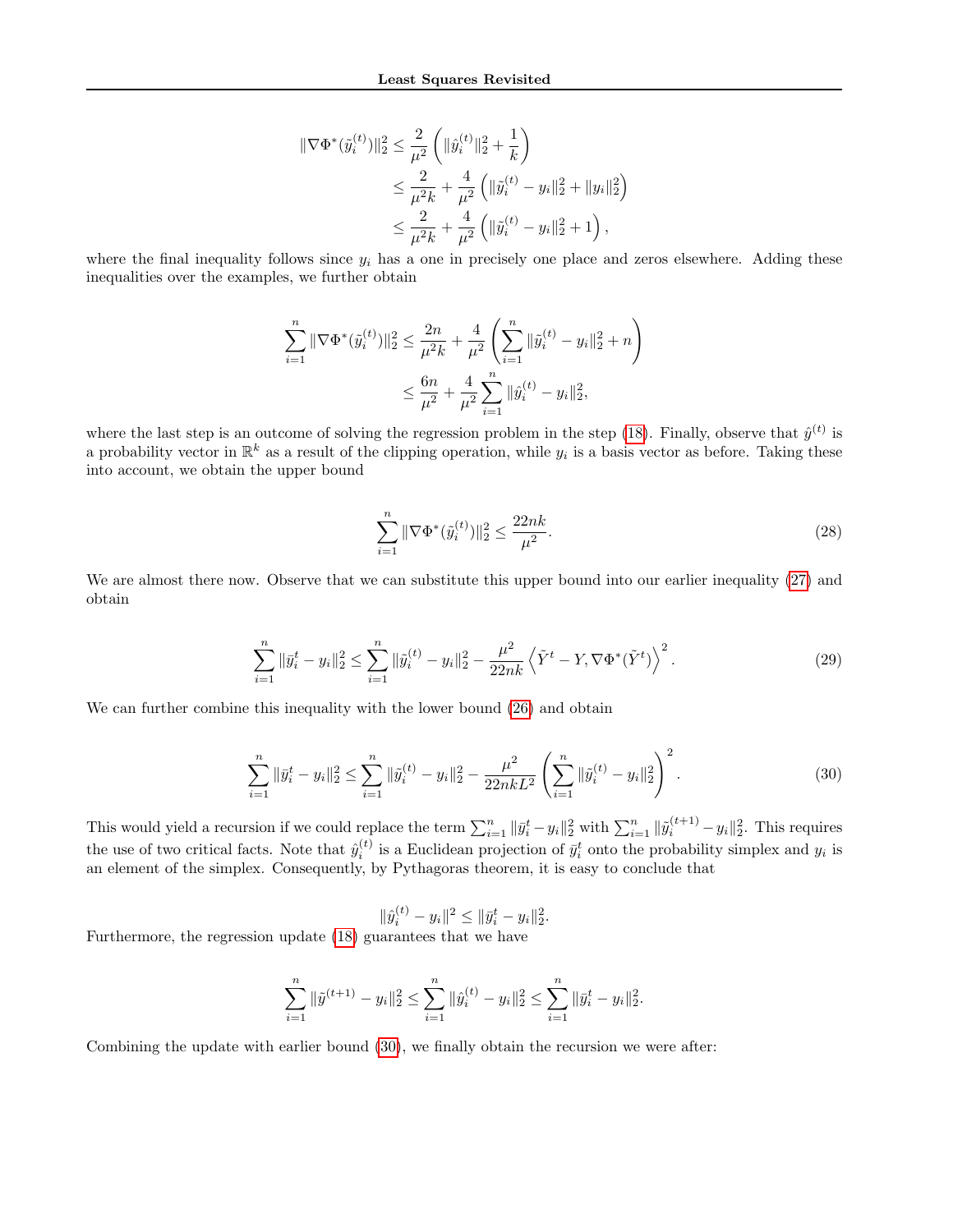$$
\sum_{i=1}^{n} \|\tilde{y}_i^{(t+1)} - y_i\|_2^2 \le \sum_{i=1}^{n} \|\tilde{y}_i^{(t)} - y_i\|_2^2 - \frac{\mu^2}{22nkL^2} \left(\sum_{i=1}^{n} \|\tilde{y}_i^{(t)} - y_i\|_2^2\right)^2.
$$
\n(31)

 $\Box$ 

Let us define  $\epsilon_t = \frac{1}{n} \sum_{i=1}^n ||\tilde{y}_i^{(t)} - y_i||_2^2$ . Then the above recursion can be simplified as

$$
\epsilon_{t+1} \le \epsilon_t - \frac{\mu^2}{22n^2kL^2} \left( \sum_{i=1}^n \|\tilde{y}_i^{(t)} - y_i\|_2^2 \right)^2
$$

$$
= \epsilon_t - \frac{\mu^2}{22kL^2} \epsilon_t^2.
$$

It is straightforward to verify that the recursion is satisfied by setting  $\epsilon_t = 22kL^2/(\mu^2 t) = 22\kappa_{\Phi}^2/t$ . Lastly, observe that as a consequence of the update [\(19\)](#page-4-5) and the contractivity of the projection operator, we also have

$$
\frac{1}{n}\sum_{i=1}^n \|\hat{y}_i^{(t)} - y_i\|_2^2 \le \frac{1}{n}\sum_{i=1}^n \|\tilde{y}_i^{(t)} - y_i\|_2^2 \le \frac{22\kappa_{\Phi}^2}{t},
$$

which completes our proof.

#### A.2. Experimental Details

#### A.2.1. MNIST

We utilize random Fourier features after PCA-ing the data down to 50 dimensions. This projection alone is a considerable speed improvement (for all algorithms) with essentially no loss in accuracy. We then applied the random features as described in [\(Rahimi & Recht, 2007\)](#page-9-23). We should note that our reliance on these features is not critical; both random low degree polynomials or random logits (with weights chosen from Gaussian distribution of appropriate variance, so the features have reasonable sensitivity) give comparable performance. Notably, the random logits seem to need substantially fewer features to get to the same accuracy level (maybe by a factor of 2).

The kernel bandwidth s is set using the folklore "median trick", i.e., s is the median pairwise distance between training points.

For VW, we first generated its native binary input format. VW uses a separate thread for loading data, so that the data loading time is negligible. For Liblinear, we used a modified version which can directly accept dense input features from MATLAB. As with the rest of the experiments, our methods are implemented in MATLAB. For all methods, the computation for model fitting is done in a single 2.4 GHz processor.

#### A.2.2. 20 Newsgroups and RCV1

Our theoretical understanding suggests that when the condition number is small then we expect first order methods to be highly effective. Furthermore, these methods enjoy an extra computational advantage when the data is sparse, as the computation of the gradient updates are linear time in the sparsity level. Here, as expected, methods that ignore second order information are faster than stagewise procedures.

We used unigram features with with log-transformed term frequencies as values. We also removed all words that appear fewer than 3 times on the training set. For RCV1 the task was to predict whether a news story should be classified as "corporate", "economics", "government", or "markets". Stories belonging to more than one category were removed. For RCV1, we switched the roles of training and test folds with 665 thousand and 20 thousand examples for training and testing respectively. Tokens in RCV1 had already been stemmed and stopwords had been removed resulting in about 20000 features. For NEWS20 we did not perform such preprocessing leading to